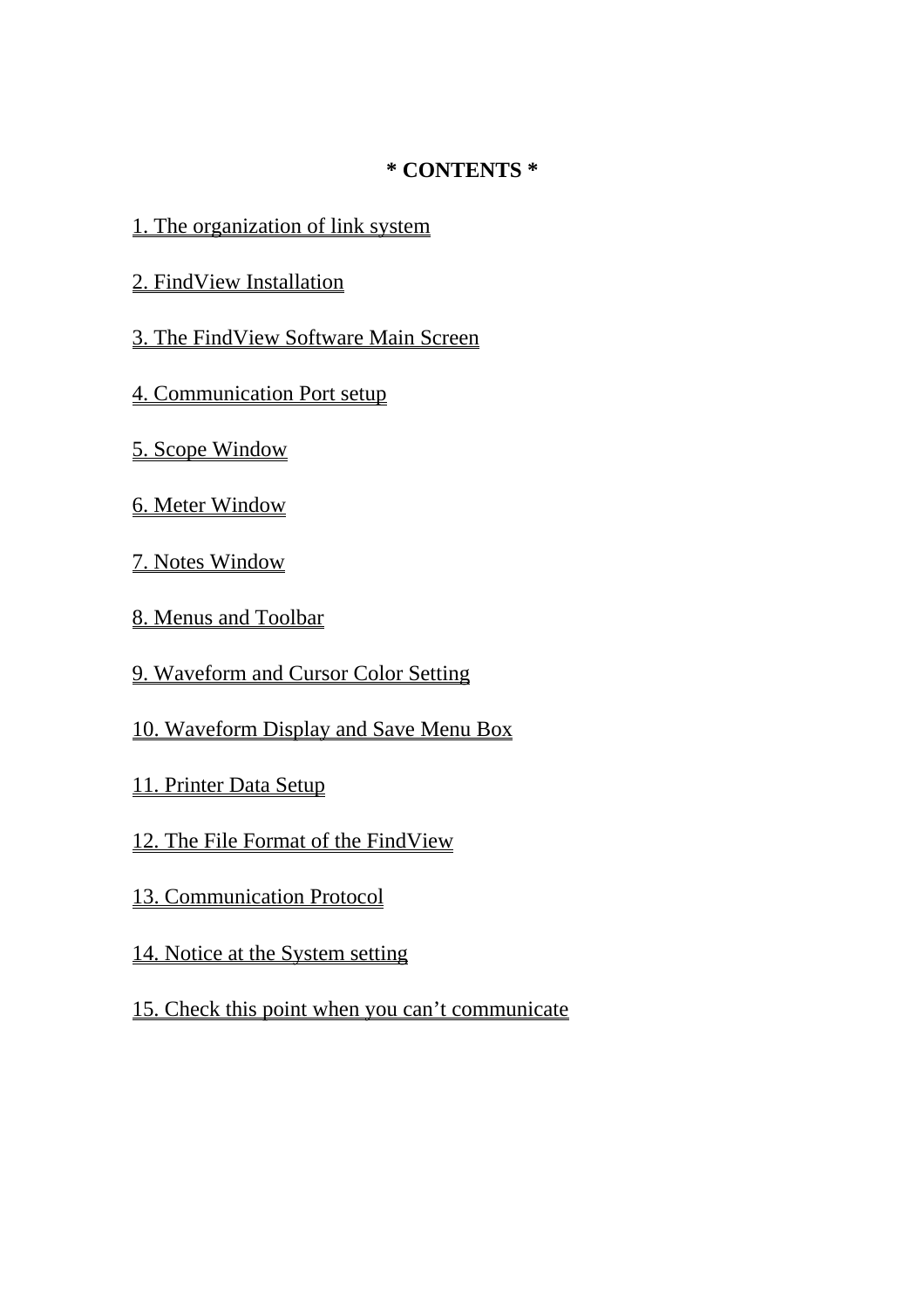# **1. The organization of link system**



## **1. Minimum System Requirements**

| <b>IBM PC</b> | : Minimum 486DX-2 66MHz.                                                     |
|---------------|------------------------------------------------------------------------------|
| OS.           | : WIN95, WINDOWS NT 4.0 or later.                                            |
| RAM           | : 16Mb free memory.                                                          |
| <b>HDD</b>    | : 40Mb hard disk space.                                                      |
|               | <b>Video Adaptor</b> : VGA Graphic card $(256 \text{ colors at } 640*480)$ . |
| <b>Mouse</b>  |                                                                              |

### **2. RS-232C Serial Cable**

**Type** : The side of IBM PC 9 PIN D-SUB, Female. The side of Oscilloscope 9 PIN D-SUB, Male. **Port** : Com1,.. Com4.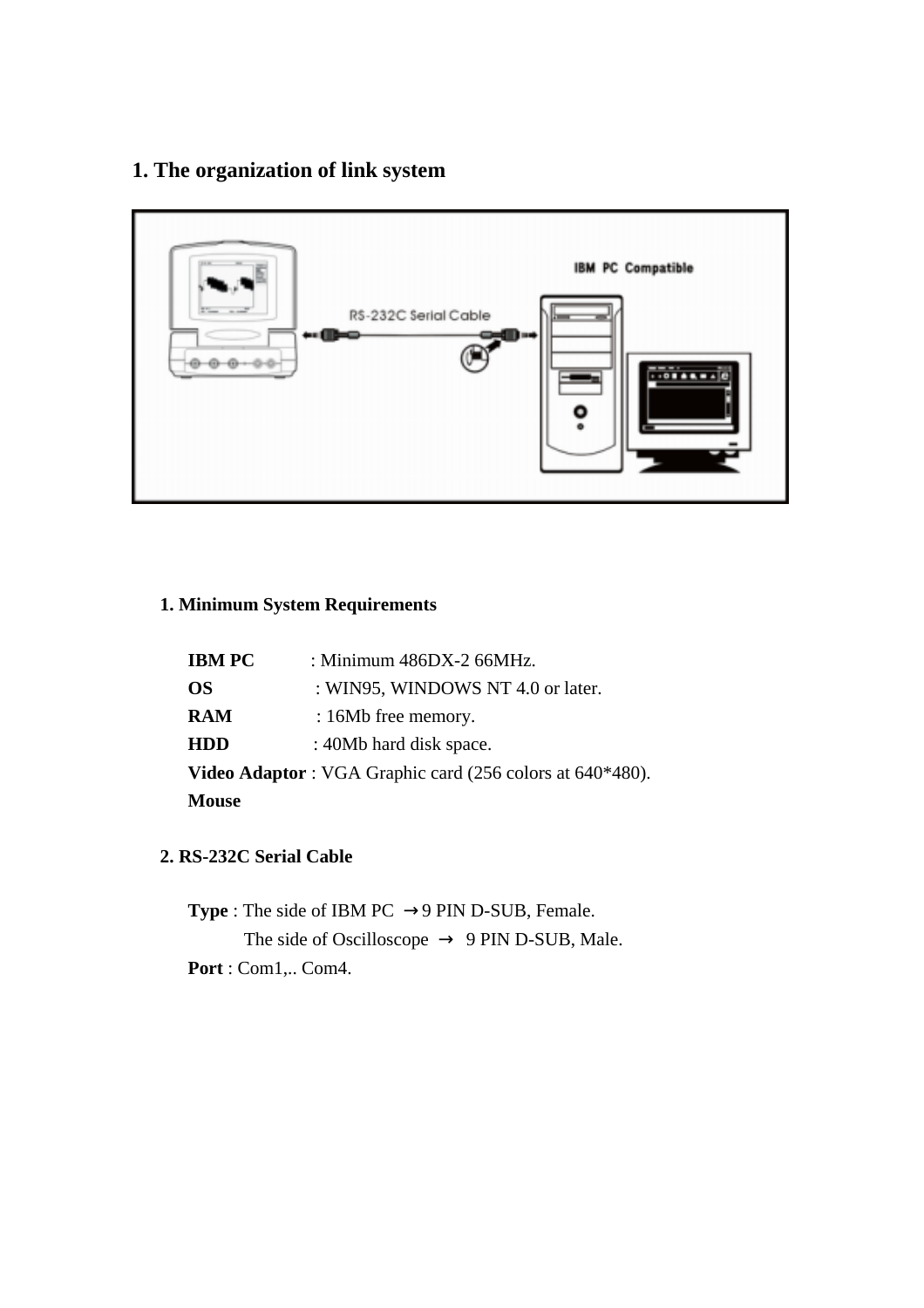## **2. FindView Installation**

- 1. Insert the FindView Installation Disk.
- 2. Run the Setup program.
- 3. Follow the direction of installation program.

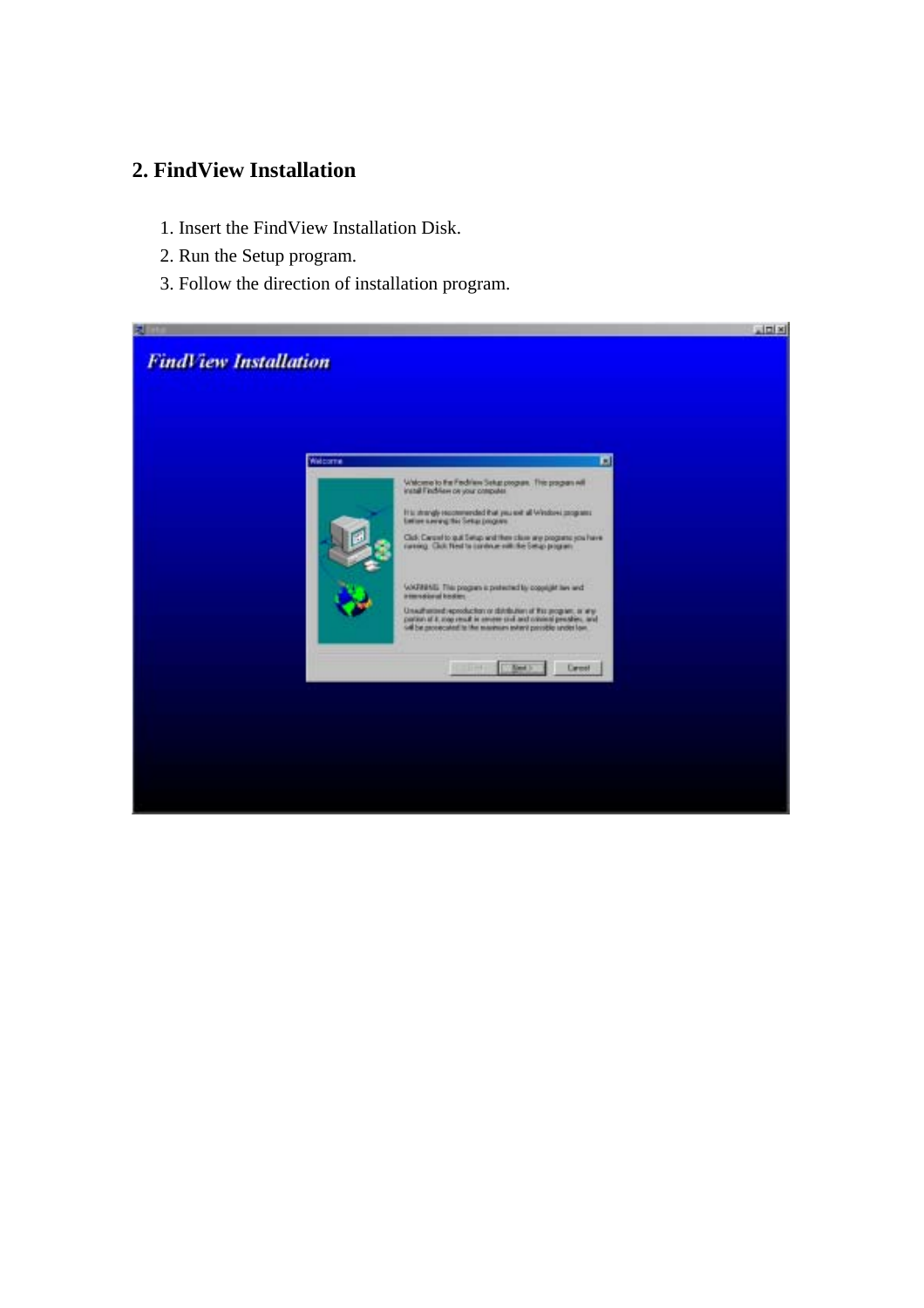## **3. The FindView Software Main Screen**

 The following figure is the FindView Software Main Screen of the first activation. The following operation will be done whenever you run FindView program

- 1. Initialization of the communication port.
- 2. The previous waveform loaded from oscilloscope is displayed.

| 脚 FindView                  |                                                                |                                         |                         |                 |                   |                          |                                |                | $\Box$ olxi            |
|-----------------------------|----------------------------------------------------------------|-----------------------------------------|-------------------------|-----------------|-------------------|--------------------------|--------------------------------|----------------|------------------------|
| $S$ cope<br>File            | Time                                                           | Meter                                   | Windows                 | Config          | About             |                          |                                |                |                        |
| ▯空◨                         | $\mathbb{B}$                                                   | 看睡问                                     | <u>있는 그 있는 그</u>        |                 |                   |                          | 2 4 3 6 4 3                    |                |                        |
| <mark>體</mark> FindView - 1 |                                                                |                                         |                         |                 |                   |                          |                                |                | $\Box$ $\Box$ $\times$ |
|                             | Scope    Meter    Notes                                        |                                         |                         |                 |                   |                          |                                |                |                        |
|                             |                                                                |                                         |                         |                 | $\blacktriangle$  | <b>Display Grid</b>      |                                |                |                        |
|                             |                                                                |                                         |                         |                 |                   | C BOARD                  |                                | $C$ QUAD       | $F$ FULL               |
|                             |                                                                |                                         |                         |                 |                   | <b>Cursor Position</b>   |                                |                |                        |
|                             |                                                                |                                         |                         |                 |                   | ΔT                       | 16.67ns                        | 1/4T           | 60.00MHz               |
|                             |                                                                |                                         |                         |                 |                   | <b>T1</b>                | $-10.33ns$                     | T <sub>2</sub> | 6.33ns                 |
|                             |                                                                |                                         |                         |                 |                   | 4V1                      | 3.33mV 4V2                     |                | 3.33mV                 |
|                             |                                                                |                                         |                         |                 |                   | <b>Cursor Type</b>       |                                |                |                        |
|                             |                                                                |                                         |                         |                 |                   |                          | NONE                           |                |                        |
|                             |                                                                |                                         |                         |                 |                   |                          | Vertical Voltage Setting       |                |                        |
|                             |                                                                |                                         |                         |                 |                   |                          |                                |                |                        |
|                             | <u>too in onimain oin ottoo in oin oin oin o</u>               |                                         |                         |                 |                   | ∭1 mV<br>CH <sub>1</sub> |                                | CH $2$   1 mV  |                        |
| Scope Information           |                                                                |                                         |                         |                 |                   |                          | <b>Horizontal Time Setting</b> | ∭l5 ns         |                        |
|                             |                                                                |                                         |                         |                 |                   |                          |                                |                |                        |
| CH <sub>1</sub>             | 1 mV                                                           | <b>AC</b><br><b>MODE</b><br><b>TIME</b> | Auto<br>5 <sub>ns</sub> | CH <sub>1</sub> | AC.               |                          |                                |                |                        |
| CH <sub>2</sub>             | 1 mV                                                           | AC.                                     |                         | <b>TRG</b>      | 0.00 <sub>m</sub> |                          | DATA LOAD                      |                |                        |
|                             | Parameter Information                                          |                                         |                         |                 |                   |                          |                                |                |                        |
|                             | P.P                                                            | <b>RMS</b>                              | <b>MEAN</b>             | FREQ.           | <b>RISE T</b>     | <b>FALL T</b>            | PERIOD                         | +WIDTH         | -WIDTH                 |
| CH <sub>1</sub>             | 0.0 <sub>m</sub>                                               | 77?                                     | 77?                     | 77?             | 999               | 999                      | 999                            | 999            | ???                    |
| CH <sub>2</sub>             | 0.0 <sub>m</sub>                                               | 77?                                     | 999                     | 77?             | 77?               | 999                      | 999                            | 999            | 77?                    |
|                             |                                                                |                                         |                         |                 |                   |                          |                                |                |                        |
|                             | 22 RX<br>2<br>Last Transfer. 0040000080005009505080(22)<br>TX. |                                         |                         |                 |                   |                          |                                |                |                        |

**Notice) You must set the window system font to the small word type. If you have set the window system font to the large word type, the window could have been broken.**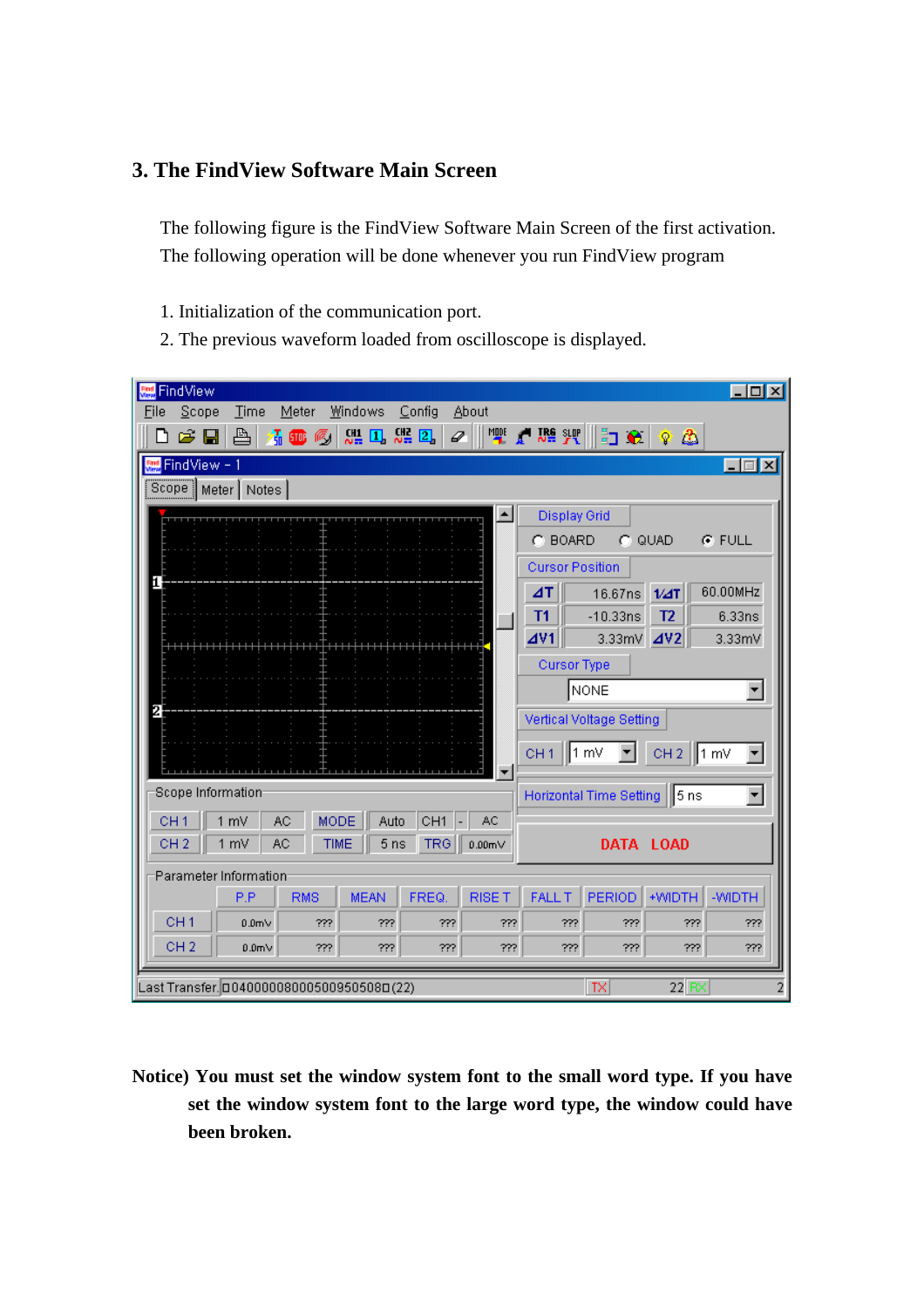# **4. Communication Port Setup**

 If you want to reset the RS-232C port, use this Dialog Box. If the application is activated at the first stage, the default mode is set. This setting must be equal to the communication setting state of this unit

## **Default Setting**

| Comm Port :        | COM <sub>1</sub> |
|--------------------|------------------|
| <b>Baud Rates:</b> | $19200$ bps      |
| Parity             | <b>NONE</b>      |
| Stop Bit           | 1 BIT            |

| <b>Re</b> Comm, Port Setup, |                            |  |
|-----------------------------|----------------------------|--|
| Comm Port                   |                            |  |
|                             | CCOM1 CCOM2 CCOM3 CCOM4    |  |
| Baud Rates:                 |                            |  |
| $C$ 1200 bps                | $C$ 4800 bps $C$ 19200 bps |  |
|                             | C 2400 bps C 9600 bps      |  |
| Parity <sup>.</sup>         |                            |  |
| $C$ EVEN                    | G NONE<br>$\degree$ ODD    |  |
| Stop                        |                            |  |
| $6.1$ Bit                   | $\cap$ 2 Bits              |  |
|                             | Close                      |  |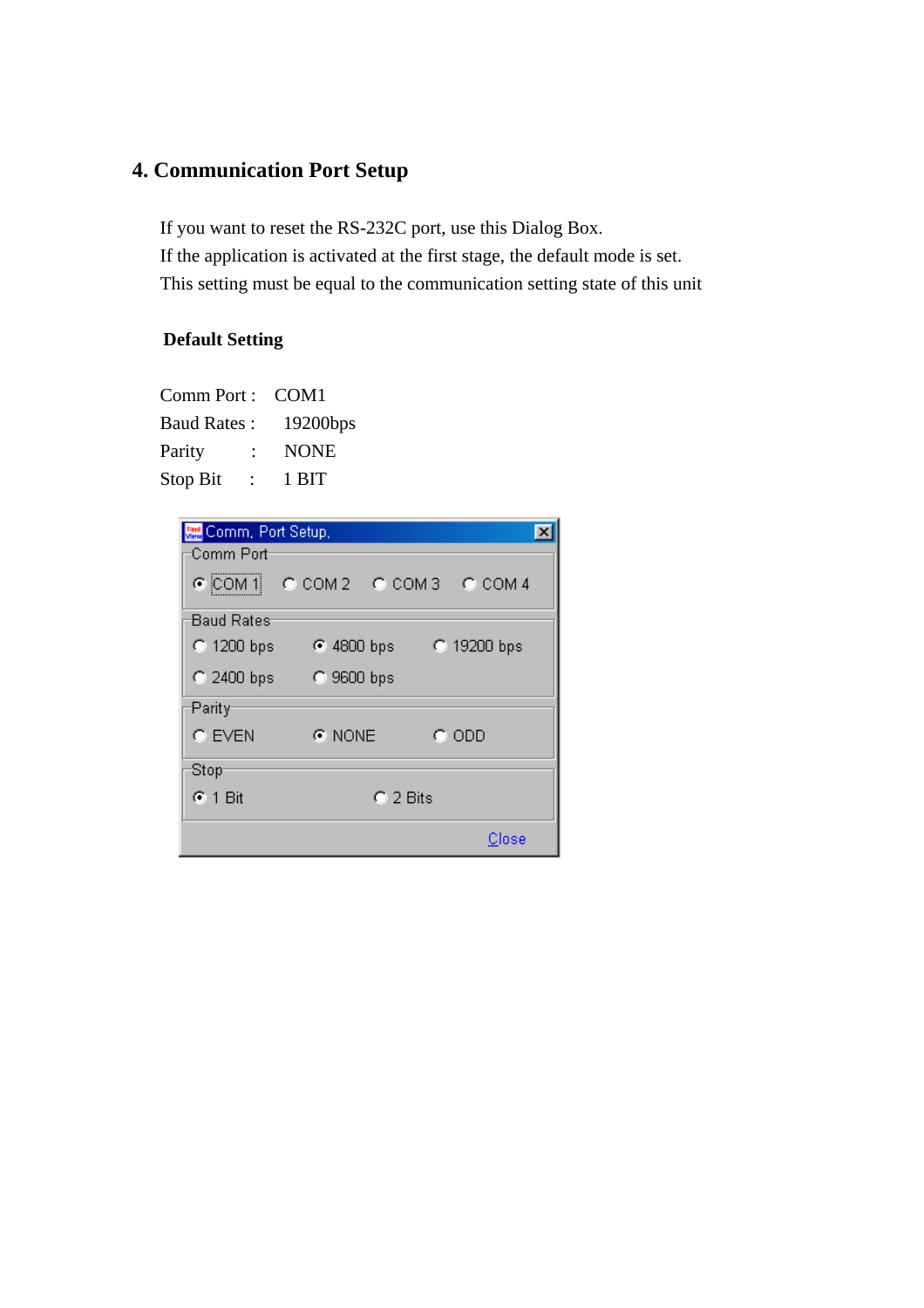## **5. Scope Window**

 The window of FindView Software consist of Scope Window, Meter Window and Notes Window.

The waveform transmitted from the oscilloscope and the measurement value is displayed on scope window.

| Scope             | Meter   Notes         |             |                                  |                 |                   |                                                                         |                                 |                                 |                              |
|-------------------|-----------------------|-------------|----------------------------------|-----------------|-------------------|-------------------------------------------------------------------------|---------------------------------|---------------------------------|------------------------------|
|                   |                       |             |                                  |                 | $\blacktriangle$  | <b>Display Grid</b><br>$C$ BOARD                                        |                                 | $C$ QUAD                        | <b>G</b> FULL                |
|                   |                       |             | <del>1   1   1   1   1   1</del> |                 |                   | <b>Cursor Position</b><br>$\Delta T$<br>T1<br>4V1<br><b>Cursor Type</b> | 16.67ns<br>$-10.33ns$<br>3.33mV | 1/4T<br>T <sub>2</sub><br>4V2   | 60.00MHz<br>6.33ns<br>3.33mV |
|                   |                       |             |                                  |                 |                   |                                                                         | <b>NONE</b>                     |                                 |                              |
|                   |                       |             |                                  |                 |                   |                                                                         | Vertical Voltage Setting        |                                 |                              |
|                   |                       |             |                                  |                 |                   | CH <sub>1</sub>                                                         | ∥1 mV                           | CH $2$    1 mV                  |                              |
| Scope Information |                       |             |                                  |                 |                   |                                                                         |                                 | Horizontal Time Setting    5 ns |                              |
| CH <sub>1</sub>   | AC<br>1 mV            | <b>MODE</b> | Auto                             | CH <sub>1</sub> | AC                |                                                                         |                                 |                                 |                              |
| CH <sub>2</sub>   | 1 mV<br>АC            | <b>TIME</b> | 5 <sub>ns</sub>                  | <b>TRG</b>      | 0.00 <sub>m</sub> |                                                                         |                                 | DATA LOAD                       |                              |
|                   | Parameter Information |             |                                  |                 |                   |                                                                         |                                 |                                 |                              |
|                   | P.P                   | <b>RMS</b>  | <b>MEAN</b>                      | FREQ.           | <b>RISE T</b>     | <b>FALL T</b>                                                           | PERIOD                          | +WIDTH                          | -WIDTH                       |
| CH <sub>1</sub>   | 0.0 <sub>m</sub>      | ???         | ???                              | 999             | 333               | 333                                                                     | 77?                             | ???                             | 77?                          |
| CH <sub>2</sub>   | 0.0 <sub>m</sub>      | 999         | 999                              | 999             | ???               | 77?                                                                     | 999                             | 999                             | 77?                          |

 *Composition of the Scope Window* 

#### **Main menu**

 The remote control of the system and the important function of FindView Software. When you control remotely some function of oscilloscope's menu, the remote controlled menu's function is not applied at the oscilloscope window menu.

If you want to confirm the applied setting, do the following process.

1. Press the ESC/ CLEAR button.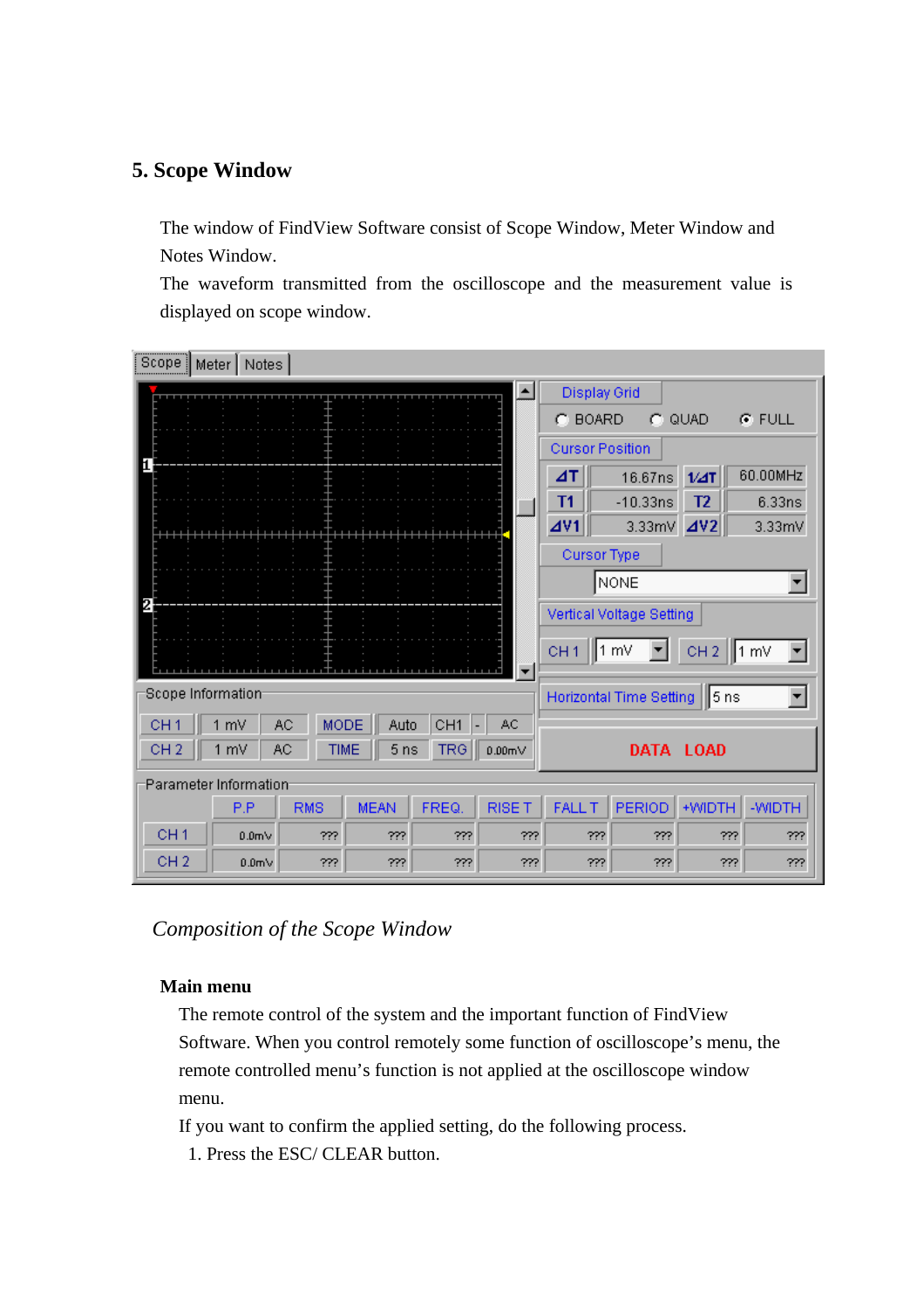- 2. Move the upper menu.
- 3. Select the pertinent menu.

 Fundamentally, the Main Menu item send the control signal to oscilloscope. That's all. That is to say, it does not change FindView display window. But the Math-Arith item of the Main Menu sends the control signal to both of them. You can execute the Scope and Time item of the Main Menu, when the scope window has been opened. As the same, Meter Menu is executed at the only Meter window.

#### **Toolbar**

 Short-key for the main function of menu and the remote control of this oscilloscope system.



In the main window, you can situate the tool-bar wherever you want to.

#### **Waveform Display Window**

This window displays waveform transmitted from oscilloscope.

|  |  |  |  |  | 1 1 1 1 1 |  |   | <b>11111</b><br>┎┎┎ |   |  |  |  | 1.1.1 |  |   | 1111 |  |  |  |  |  |  |  |  |
|--|--|--|--|--|-----------|--|---|---------------------|---|--|--|--|-------|--|---|------|--|--|--|--|--|--|--|--|
|  |  |  |  |  |           |  |   |                     |   |  |  |  |       |  |   |      |  |  |  |  |  |  |  |  |
|  |  |  |  |  |           |  |   |                     |   |  |  |  |       |  |   |      |  |  |  |  |  |  |  |  |
|  |  |  |  |  |           |  |   |                     |   |  |  |  |       |  |   |      |  |  |  |  |  |  |  |  |
|  |  |  |  |  |           |  |   |                     |   |  |  |  |       |  |   |      |  |  |  |  |  |  |  |  |
|  |  |  |  |  |           |  |   |                     |   |  |  |  |       |  |   |      |  |  |  |  |  |  |  |  |
|  |  |  |  |  |           |  |   |                     |   |  |  |  |       |  |   |      |  |  |  |  |  |  |  |  |
|  |  |  |  |  |           |  |   |                     |   |  |  |  |       |  |   |      |  |  |  |  |  |  |  |  |
|  |  |  |  |  |           |  |   |                     |   |  |  |  |       |  |   |      |  |  |  |  |  |  |  |  |
|  |  |  |  |  |           |  | ٠ |                     | ٠ |  |  |  |       |  | ٠ |      |  |  |  |  |  |  |  |  |
|  |  |  |  |  |           |  |   |                     |   |  |  |  |       |  |   |      |  |  |  |  |  |  |  |  |
|  |  |  |  |  |           |  |   |                     |   |  |  |  |       |  |   |      |  |  |  |  |  |  |  |  |
|  |  |  |  |  |           |  |   |                     |   |  |  |  |       |  |   |      |  |  |  |  |  |  |  |  |
|  |  |  |  |  |           |  |   |                     |   |  |  |  |       |  |   |      |  |  |  |  |  |  |  |  |
|  |  |  |  |  |           |  |   |                     |   |  |  |  |       |  |   |      |  |  |  |  |  |  |  |  |
|  |  |  |  |  |           |  |   |                     |   |  |  |  |       |  |   |      |  |  |  |  |  |  |  |  |
|  |  |  |  |  |           |  |   |                     |   |  |  |  |       |  |   |      |  |  |  |  |  |  |  |  |

 At the scope window mode, you can not control remotely oscilloscope on using the control bar in scope window. (Except for channel position, trigger level, pre trigger position, scroll bar)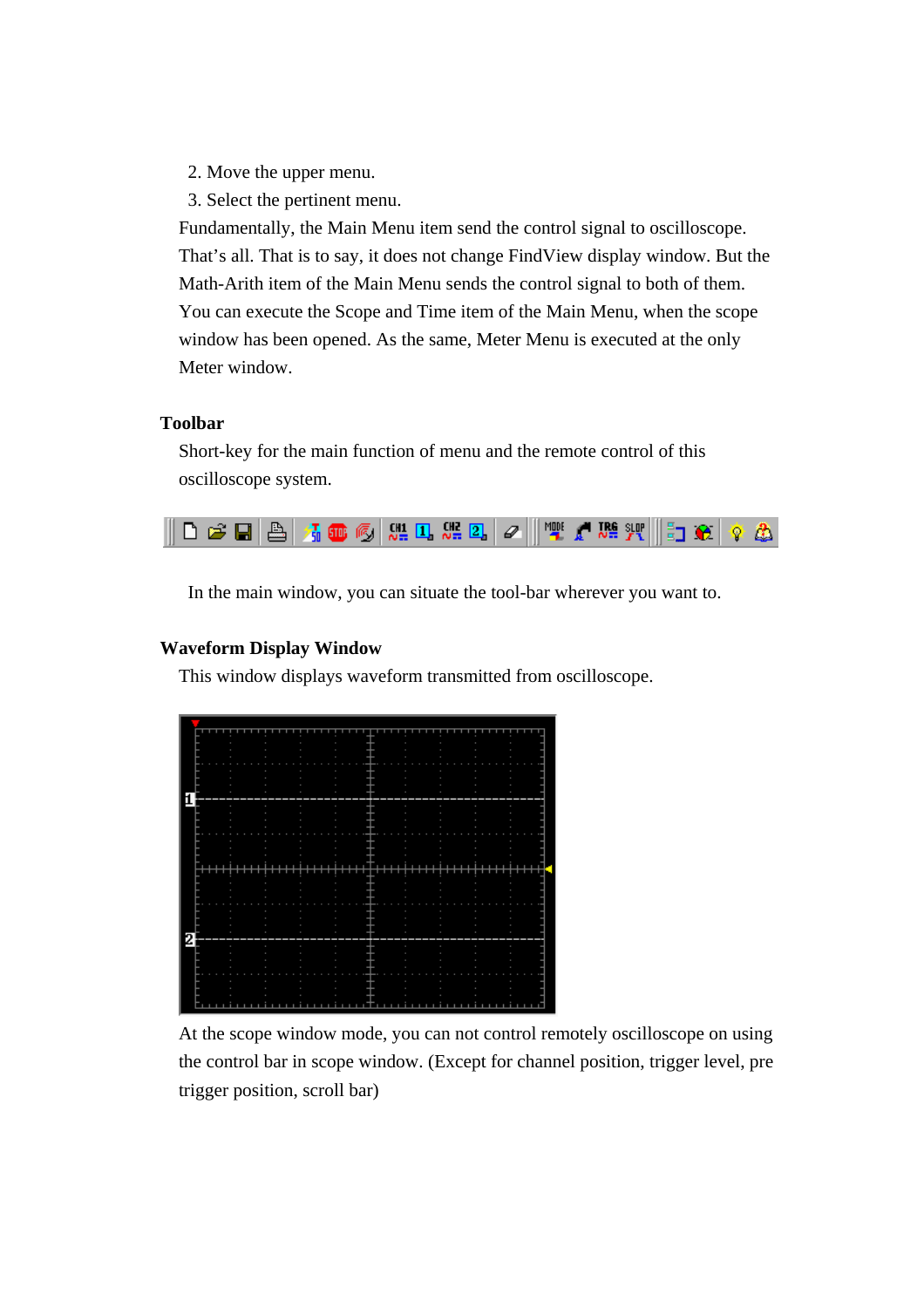#### **Scope Information**

It shows Trigger Mode and CH1, 2 Mode of the oscilloscope system, when Data Load is carried out successfully.

| $\sqsubset$ Scope Information: |                    |                                |  |                      |
|--------------------------------|--------------------|--------------------------------|--|----------------------|
|                                |                    | CH1 1 mV AC MODE Auto CH1 - AC |  |                      |
|                                | $CH2$    1 mV   AC |                                |  | TIME 5 ns TRG 0.00mV |

CH1

- 1mV : Ch1 Volt Division
- AC : Ch1 Coupling

CH2

- 1mV : Ch2 Volt Division
- AC : Ch<sub>2</sub> Coupling

MODE

- AUTO : Trigger Mode
- CH1 : Trigger Source
- : Trigger Slope
- AC : Trigger Coupling

TIME

-5ns : Time base

**TRG** 

-0.00mV : Trigger Lavel

There is a possibility that TRG item unit differ from this unit

#### **Parameter Information**

It shows each measurement parameter of the transmitted waveform.

| =Parameter Information= |           |            |               |            |           |               |       |                             |           |
|-------------------------|-----------|------------|---------------|------------|-----------|---------------|-------|-----------------------------|-----------|
|                         | <b>PP</b> | <b>RMS</b> | <b>MEAN</b>   | FREQ.      | RISE T    | <b>FALL T</b> |       | <b>PERIOD +WIDTH +WIDTH</b> |           |
| CH <sub>1</sub>         | 1.3V      | 0.6V       | $-0.006 \vee$ | $1.00$ MHz | $0.12$ us | $0.12$ us     | 1.00u | $0.51$ us                   | $0.49$ us |
| CH <sub>2</sub>         | 1.3V      | 0.6V       | $-0.009$      | 1.00MHz    | $0.13$ us | $0.12$ us     | 1.00u | $0.49$ us                   | $0.51$ us |

- P.P : Peak To Peak Value
- RMS : Root Mean Square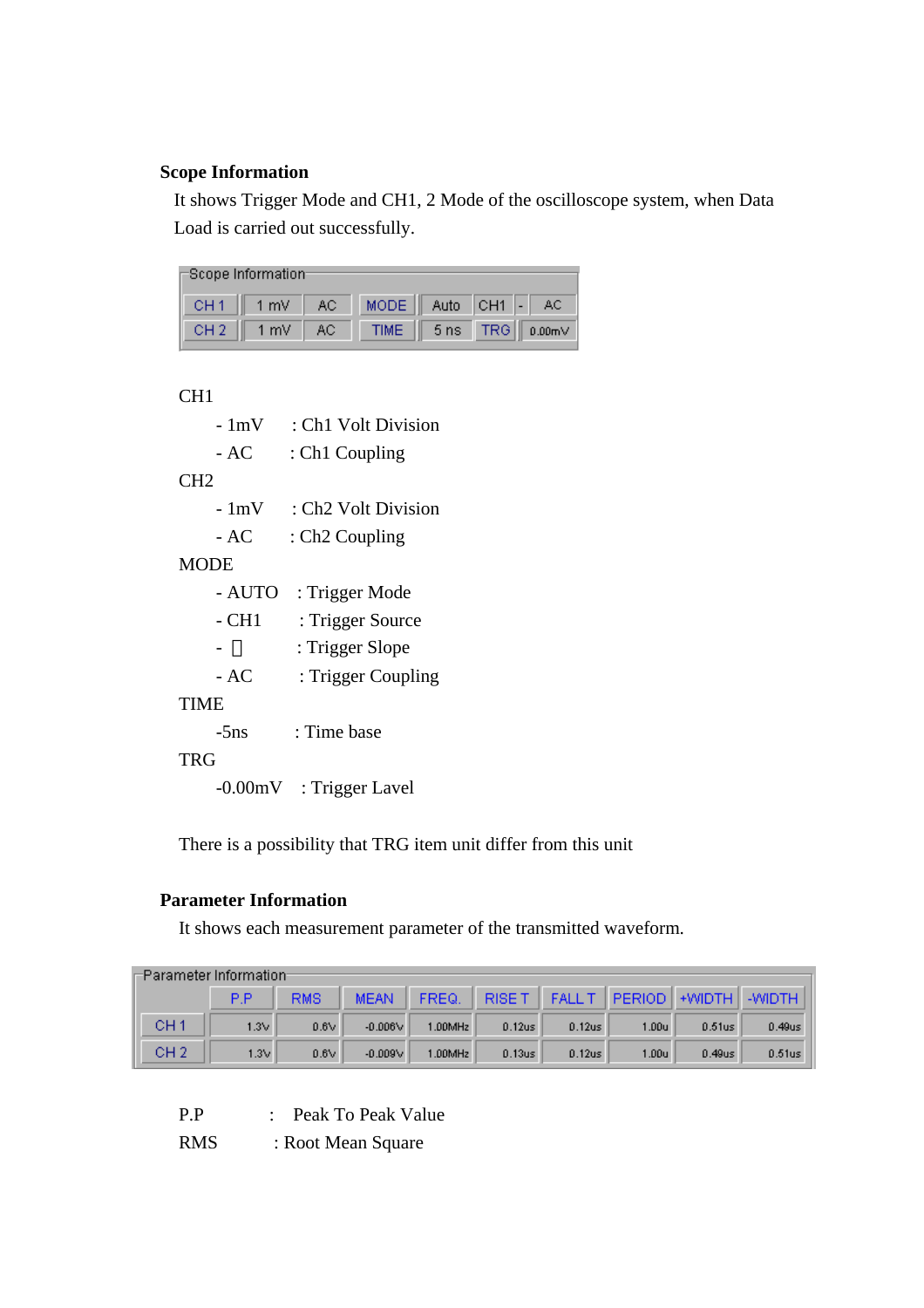| Mean          | : Mean                 |
|---------------|------------------------|
| Freq.         | : Wave frequency       |
| <b>RISE T</b> | : Rise Time            |
| <b>FALL T</b> | : Fall Time            |
| <b>PERIOD</b> | : Wave Period          |
| $+$ WIDTH     | : Positive Pulse Width |
| -WIDTH        | : Negative Pulse Width |

There is a possibility that measurement unit differ from this system unit.

#### **Display Grid**

It changes the grid style of the Waveform Display Window.

Display Grid C BOARD C QUAD  $G$  FULL

| <b>BOARD</b> | : Displays Board grid |
|--------------|-----------------------|
| <b>QUAD</b>  | : Displays Quad grid  |
| FULL         | : Displays Full grid  |

 The setting items can not control remotely this unit, but the only waveform display window. And when Data Load is executed, the Grid setting state applied at this unit is displayed in the waveform display window.

#### **Contrast Setting Scrollbar**

It is the Scrollbar at the right side of Scope Screen

 It controls the Scope Screen Brightness. The upper of the scrollbar is Contrast Level 0%, the lower is Contrast Level 100%.

#### **Cursor Position**

 The Cursor Position in the Waveform Display Window is showed to the relative and absolute numeric value.

|     | <b>Cursor Position</b> |      |           |
|-----|------------------------|------|-----------|
| ΔT  | 16.67ns                | 1/4T | 60.00MHz  |
| T1  | $-10.33ns$             | T2   | 6.33ns    |
| 4V1 | 3.33mV 4V2             |      | $3.33m$ V |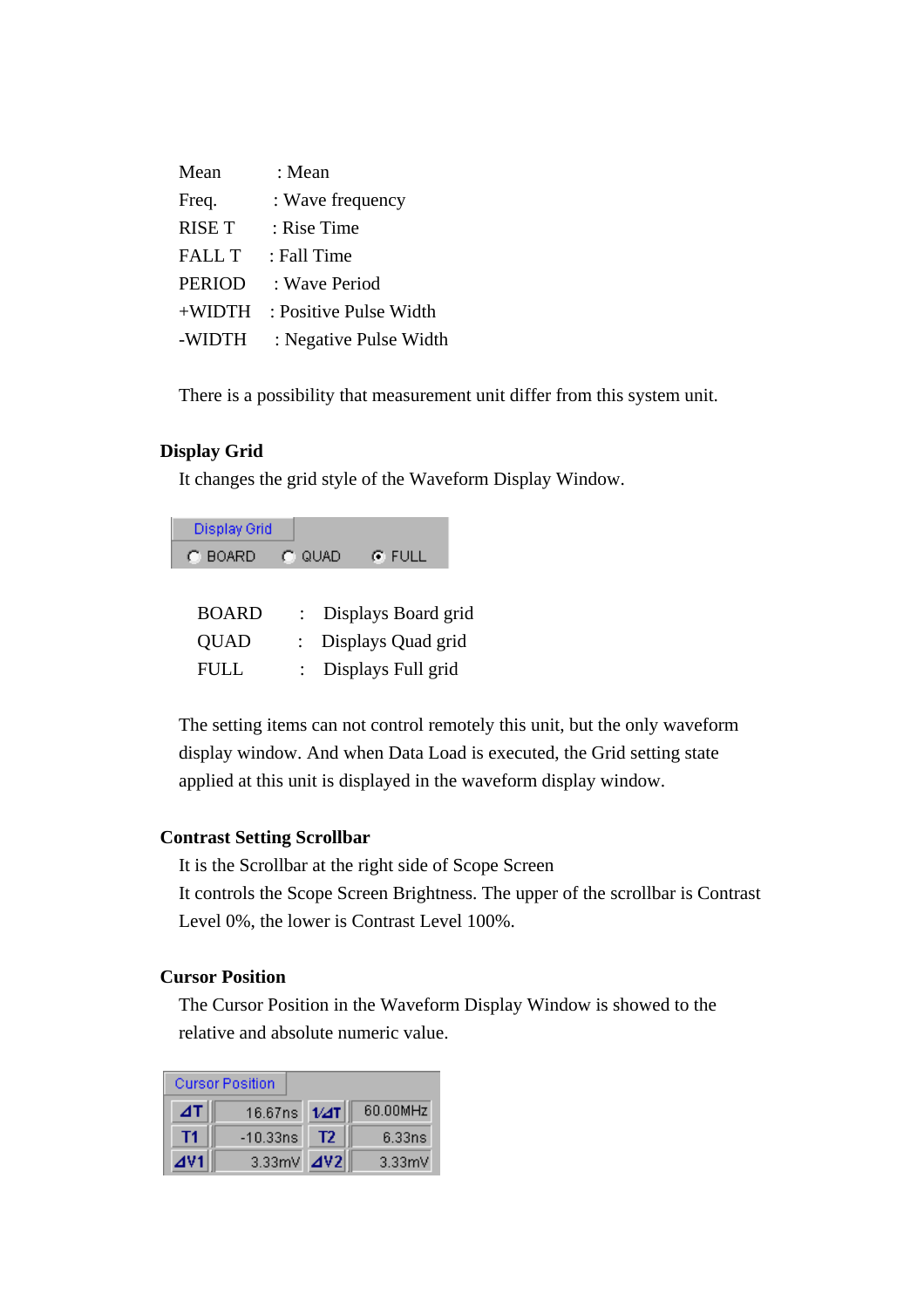- $\Delta$ T : The absolute value between T1 and T2.
- $1/\Delta T$ : The reciprocal of  $\Delta T$ , The unit is Hz.
- T1 : Time expression of horizontal scale from center to cursor 1.
- T2 : Time expression of horizontal scale from center to cursor 2.
- $\Delta$ V1 : The voltage measurement gap of channel 1.
- V2 : The voltage measurement gap of channel 2.

If you want to move the cursor sprites, drag the mouse.

 It is not permitted remote control the cursor in this unit's window but in the only waveform display window.

#### **Cursor Type**

It selects the cursor type.

| Cursor Type |  |
|-------------|--|
| NONE        |  |

Vertical : Vertical Cursor Type Display.

Horizontal : Horizontal Cursor Type Display.

Pair : Vertical and Horizontal Cursor Type Display.

#### **Vertical Voltage Setting**

 It sets Voltage Division of the CH1 and the CH2 waveform in the current Waveform Display Window.



 It is not permitted Remote Control at this Vertical Voltage Setting. When the Data Load is executed, the setting value is loaded to the scope window. You can enlarge and reduce between 1mV and 5V.

#### **Horizontal Time Setting**

 It sets Time Base of the CH1 and the CH2 waveform in the current Waveform Display Window.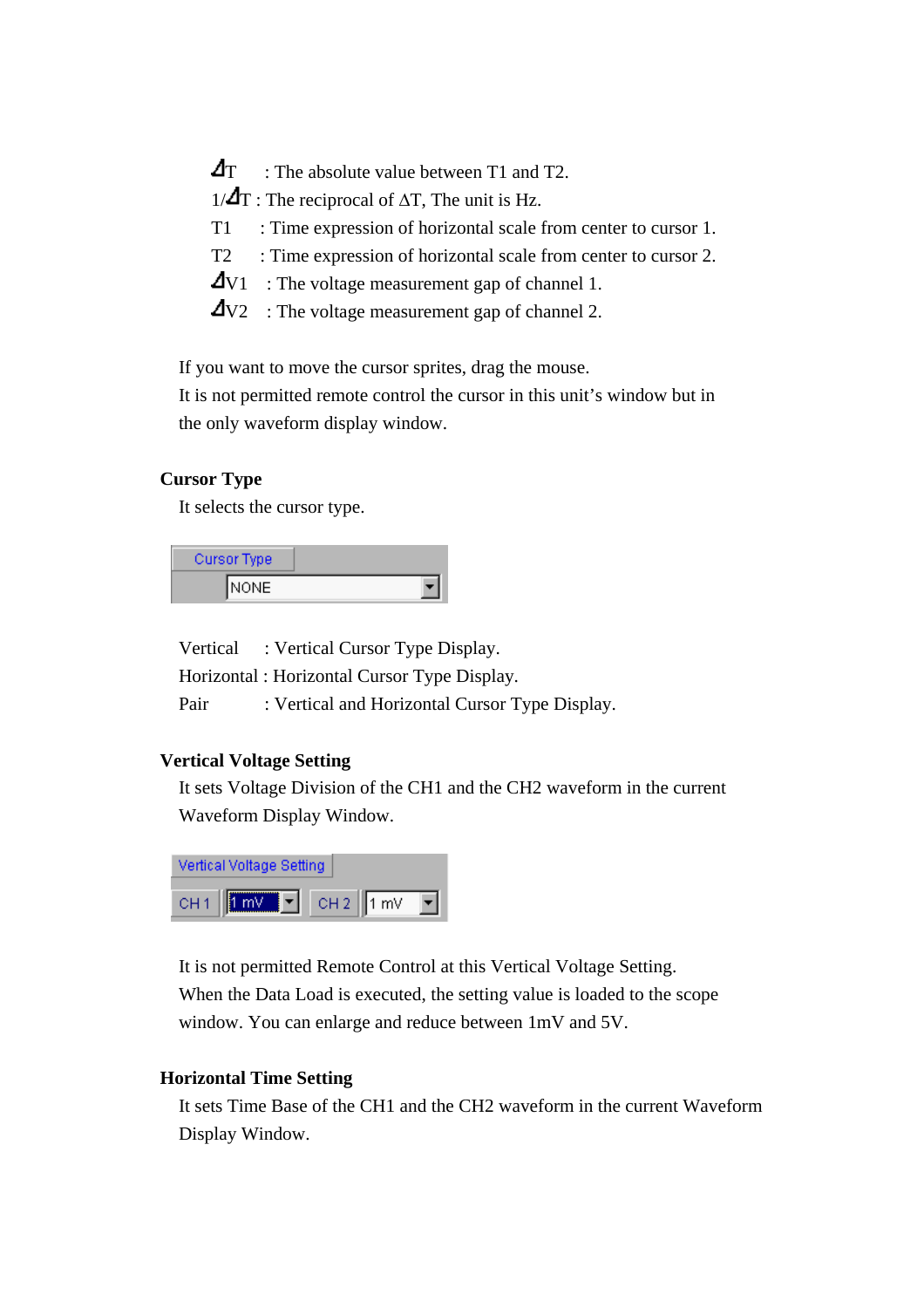

 It is not permitted Remote Control at this Horizontal Time Setting. When the Data Load is executed, the default value becomes maximum range. You can enlarge to 1ns.

#### **Data Load**

 If you want to read the Waveform from the oscilloscope and every parameter, use this button.

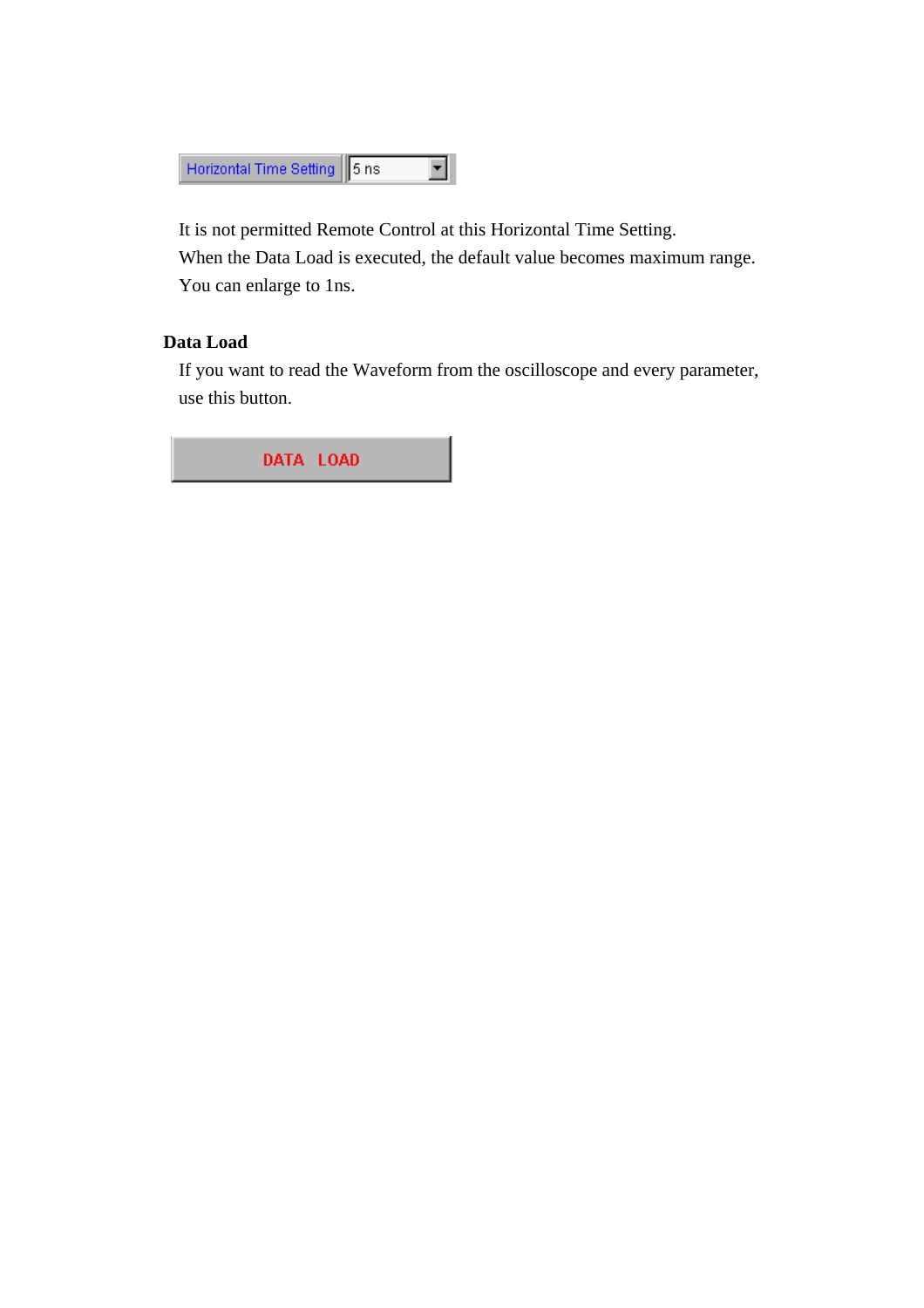## **6. Meter Window**

The following display is the figure of the Meter Window Sheet.

The Mode of this unit is automatically changed if Scope Window Sheet is changed to Meter Window Sheet.

| Scope Meter Notes                                                                                                                              |                 |
|------------------------------------------------------------------------------------------------------------------------------------------------|-----------------|
| Max Reset<br>000.0                                                                                                                             |                 |
| $000.0$ mV<br><b>Current Mode</b><br>$\sf Voc$ :::::                                                                                           |                 |
| Min Reset<br>000.0                                                                                                                             |                 |
| $Vpc =  V_{AC} \sim   \Omega$<br><b>Auto Range</b>                                                                                             | ((()))          |
| <b>Measure Time Limits</b><br><b>Log Window Time Range</b><br>Range                                                                            | $50$ Hz         |
| $23\frac{11}{10}$ H $0\frac{11}{10}$ M $0\frac{11}{10}$ S $10\frac{11}{10}$ H $0\frac{11}{10}$ S $0\frac{11}{10}$ S $0\frac{11}{10}$<br>400 mV | <b>Data Log</b> |
| $\overline{1}$                                                                                                                                 | ⊥ਾ              |
| 400 mV                                                                                                                                         |                 |
|                                                                                                                                                |                 |
|                                                                                                                                                |                 |
|                                                                                                                                                |                 |
|                                                                                                                                                |                 |
|                                                                                                                                                |                 |
| $\bf{0}$                                                                                                                                       |                 |

 *Composition, Function of the Meter Window Sheet* 

## **Data Display Part**

It displays measurement data with the current setting state (DC, AC, OHM, DIODE) information from this unit Meter Mode every one second.

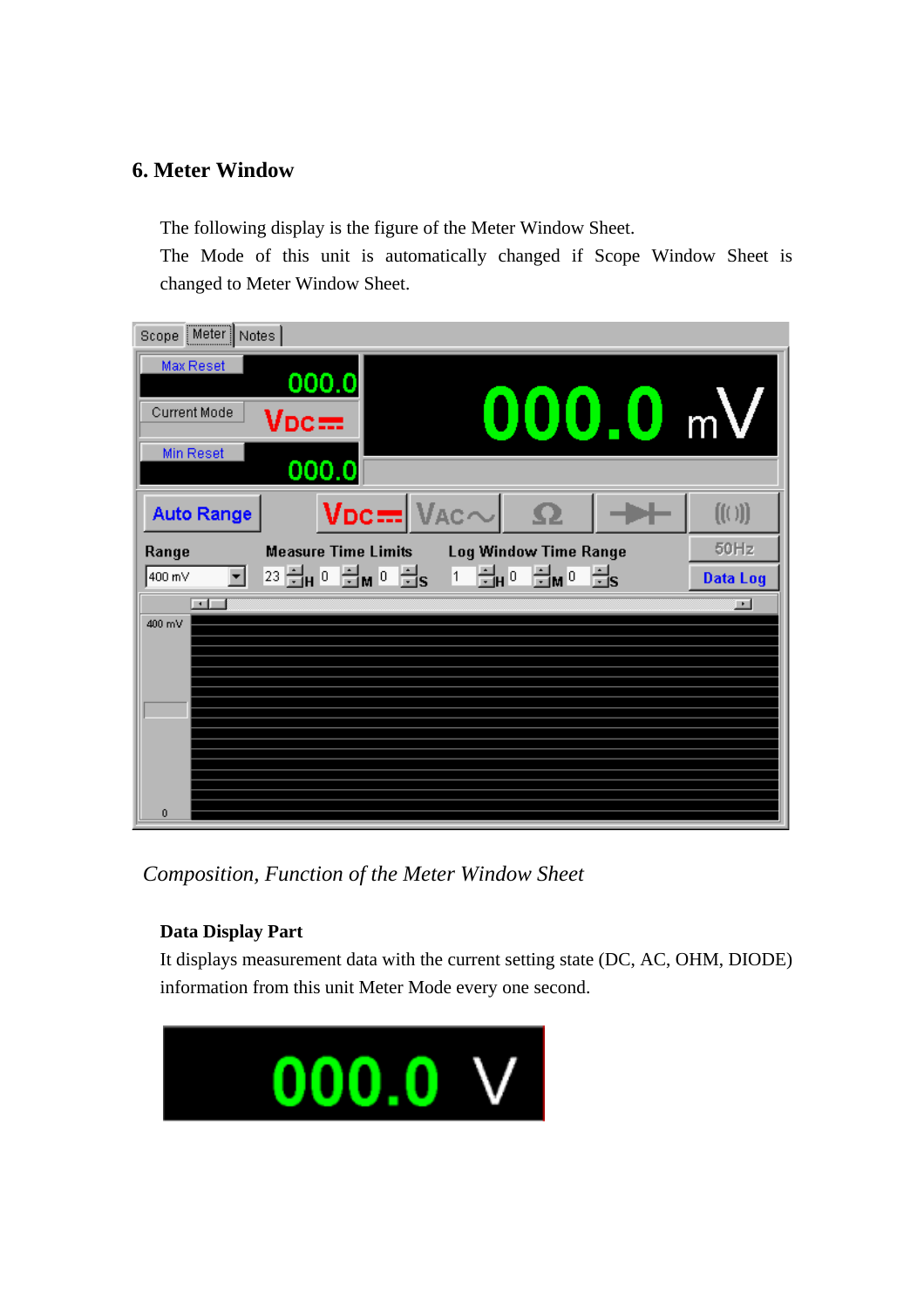#### **Max Reset, Min Reset**

It shows the maximum and minimum value at the current mode.

| Max Reset | Min Reset |
|-----------|-----------|
| Z.        | 0         |
| იიი       | იიი       |

Whenever the measurement mode is changed, it is initialized. And it shows the measurement value.

#### **Current Mode**

It shows measurement mode of the current this system Meter Mode.



#### **Auto Range Button**

It applies the best proper Range mode to the current measurement mode automatically.



#### **Measurement Mode Setting**

It changes Measurement Mode.



#### **Range List Box**

It sets Range at the current measurement mode.



It means bad communication state that you cannot set the range. Because the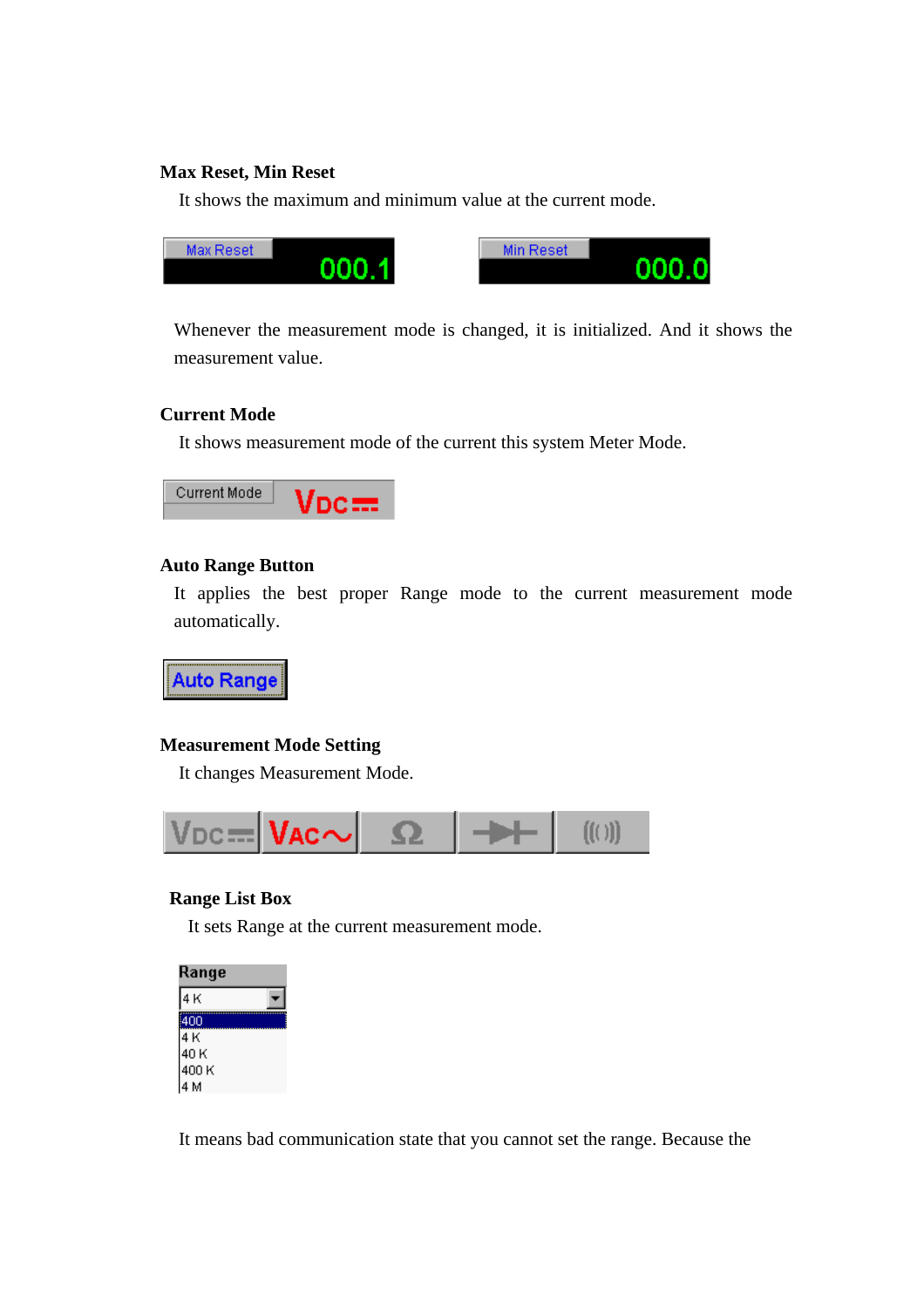measurement data is loaded, as the range information is loaded. That is to say, if that data value is false, the setting is failed. Then, retry the setting.

#### **Line Frequency Selection Button**

 This button selects the line frequency that is used for removing the line noise at VAC mode.

 $50Hz$ 

#### **Logging Data Display**

 If Data Log button is ON(RED), it displays the data to the histogram every one second.



Y-Axis : Detected value X-Axis : Time interval

#### **Data Log Button**

Data Log ON/OFF button.

#### **Data Log**

 If Data Log function is operated, it is impossible for all function except for Max Reset and Min Reset to be operated. But you can change the mode. If you want to release the Data Log function, click the Data Log Button. If the button color is changed blue, the release is successful. The measured data is saved the appointed file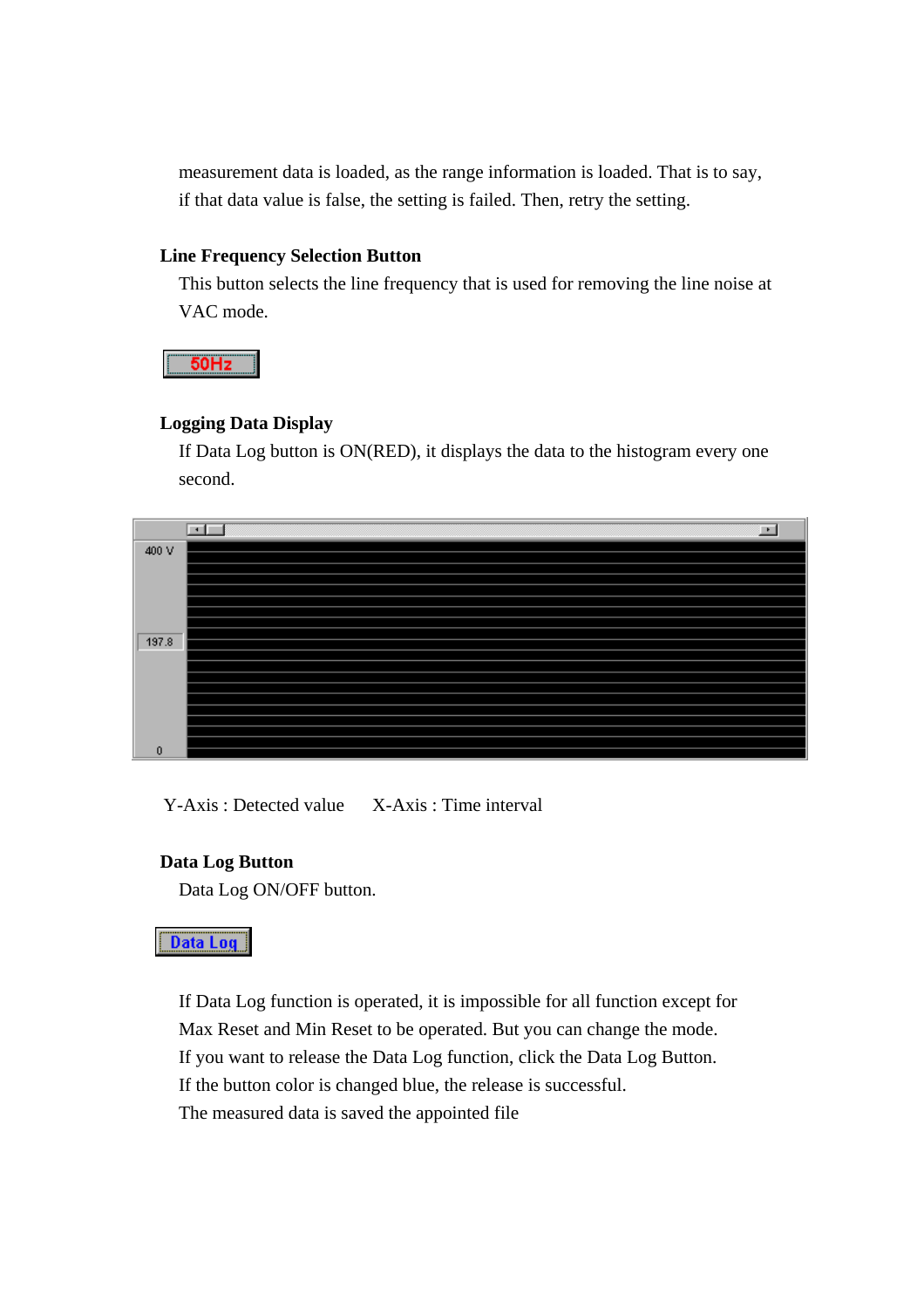#### **Measure Time Limits**

It assigns the measurement time before the data log function.

| <b>Measure Time Limits</b> |                 |  |  |
|----------------------------|-----------------|--|--|
| e. 0 F                     | $A_{-0}$ of $V$ |  |  |

 H : Hour M : Minute S : Sec

#### **Log Window Time Range**

 This Control Box sets up the time interval of the current Logging Data Display Window.

#### **Log Window Time Range**

¦∺<sub>M</sub>⊙  $\Xi_{\mathrm{S}}$ ]≑µ ∘  $\vert$ 1

 That is to say, It displays the graph of one hour interval at the current screen if it is assigned for one hour interval.

 H : Hour M : Minute S : Sec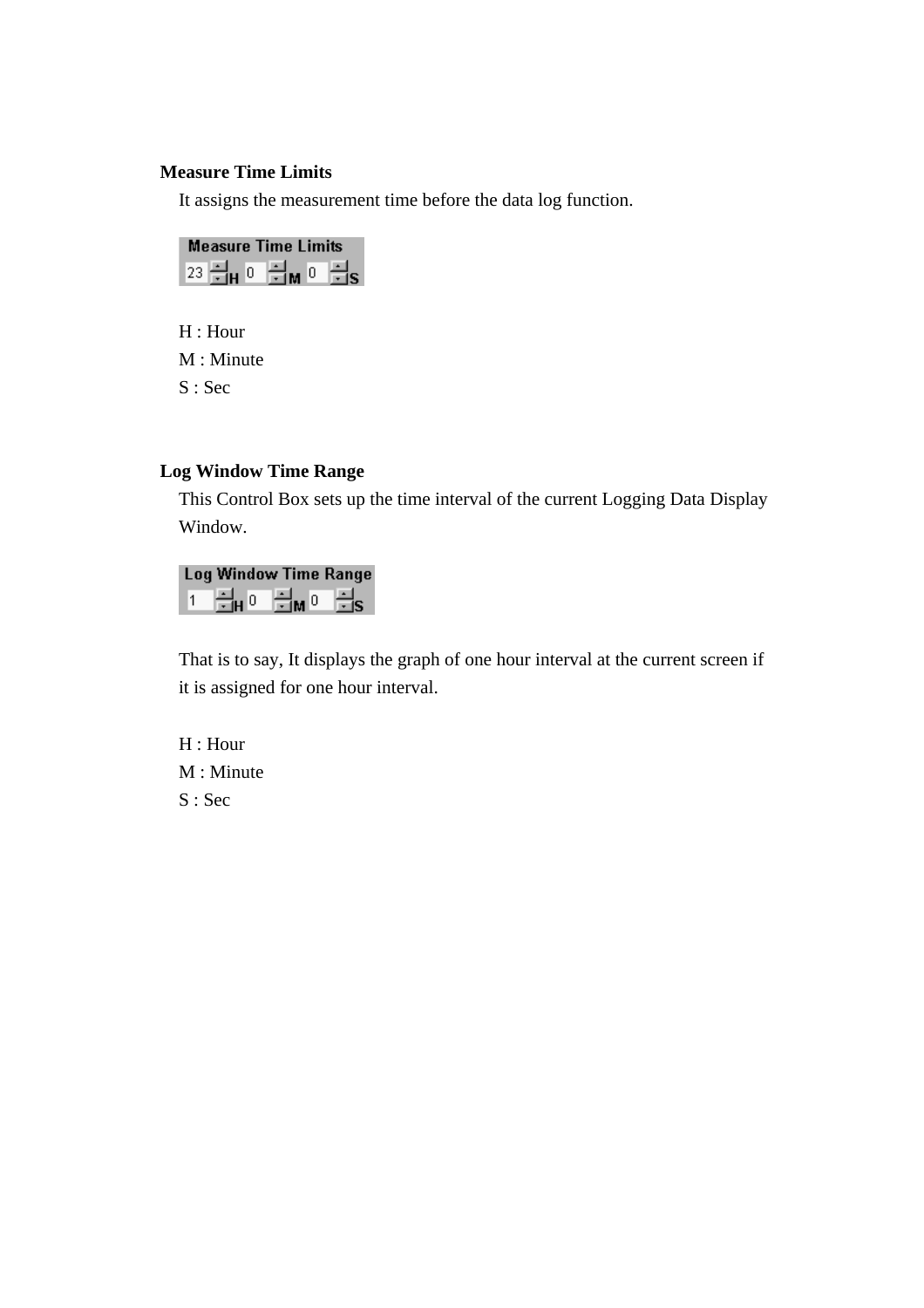## **7. Notes Window**

This Notes Window Sheet is the window that is composed by user and is automatically typed in the sheet as the following sheet.

 $\mathbb{A}$ 

Scope | Meter | Notes |

FindView - Notes.. 2001-10-1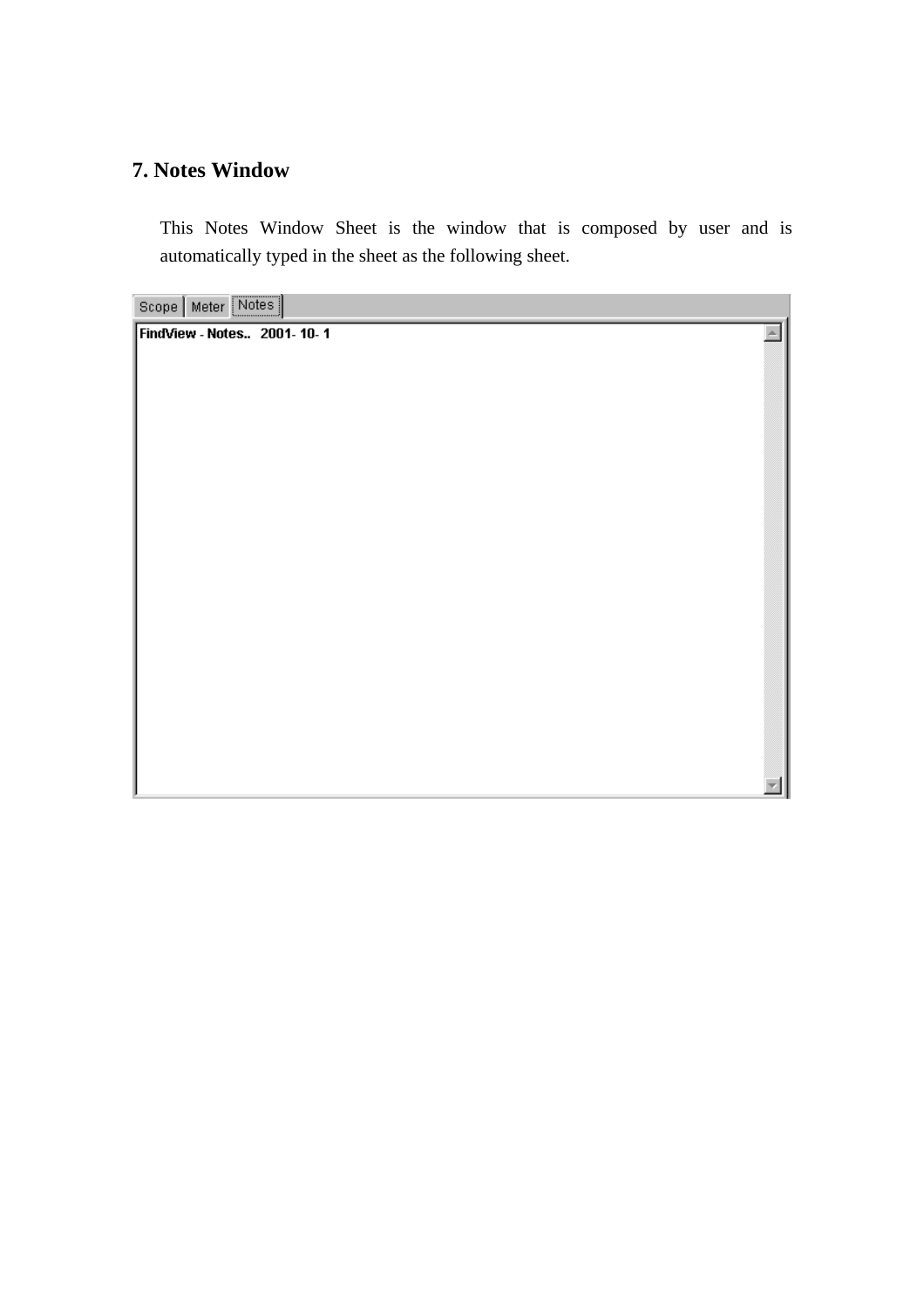# **8. Menus and Toolbar**

## *Toolbar : Remote controls and commands*

| n              | $\ddot{\cdot}$ | New Waveform                                                                                 |
|----------------|----------------|----------------------------------------------------------------------------------------------|
| É              |                | File Load : Waveform, Parameter, Notes                                                       |
| $\blacksquare$ | $\ddot{\cdot}$ | File Save: Waveform, Parameter, Notes                                                        |
| A              | $\ddot{\cdot}$ | Print the Waveform, statement, Parameter, Notes<br>(notice: You can't print the Meter data.) |
| ā              | $\ddot{\cdot}$ | Trigger Setup 50%                                                                            |
| ⅏              | $\ddot{\cdot}$ | <b>HOLD/RUN Selection</b>                                                                    |
| Æ,             | $\ddot{\cdot}$ | <b>AUTO</b> Setup                                                                            |
| 011<br>사료      | $\ddot{\cdot}$ | <b>CH1 Couple Setup</b>                                                                      |
| 回              | $\ddot{\cdot}$ | CH1 Display ON/OFF                                                                           |
| "−             | $\ddot{\cdot}$ | CH <sub>2</sub> Couple Setup                                                                 |
| 0              | $\ddot{\cdot}$ | CH2 Display ON/OFF                                                                           |
| Q              | $\ddot{\cdot}$ | Oscilloscope Waveform Clear                                                                  |
| <b>MODE</b>    | $\ddot{\cdot}$ | Trigger Mode Setup                                                                           |
|                | $\ddot{\cdot}$ | <b>Trigger Source Setup</b>                                                                  |
|                | $\ddot{\cdot}$ | <b>Trigger Couple Setup</b>                                                                  |
| 跁              | $\ddot{\cdot}$ | Trigger Slope Setup                                                                          |
| ËJ             | $\ddot{\cdot}$ | Com Port Setup                                                                               |
| $\mathbf{e}$   | $\ddot{\cdot}$ | Color Setup                                                                                  |
| P.             |                | <b>About FindView</b>                                                                        |
| ä              |                | Online Help                                                                                  |

 *MENU : Remote controls and commands*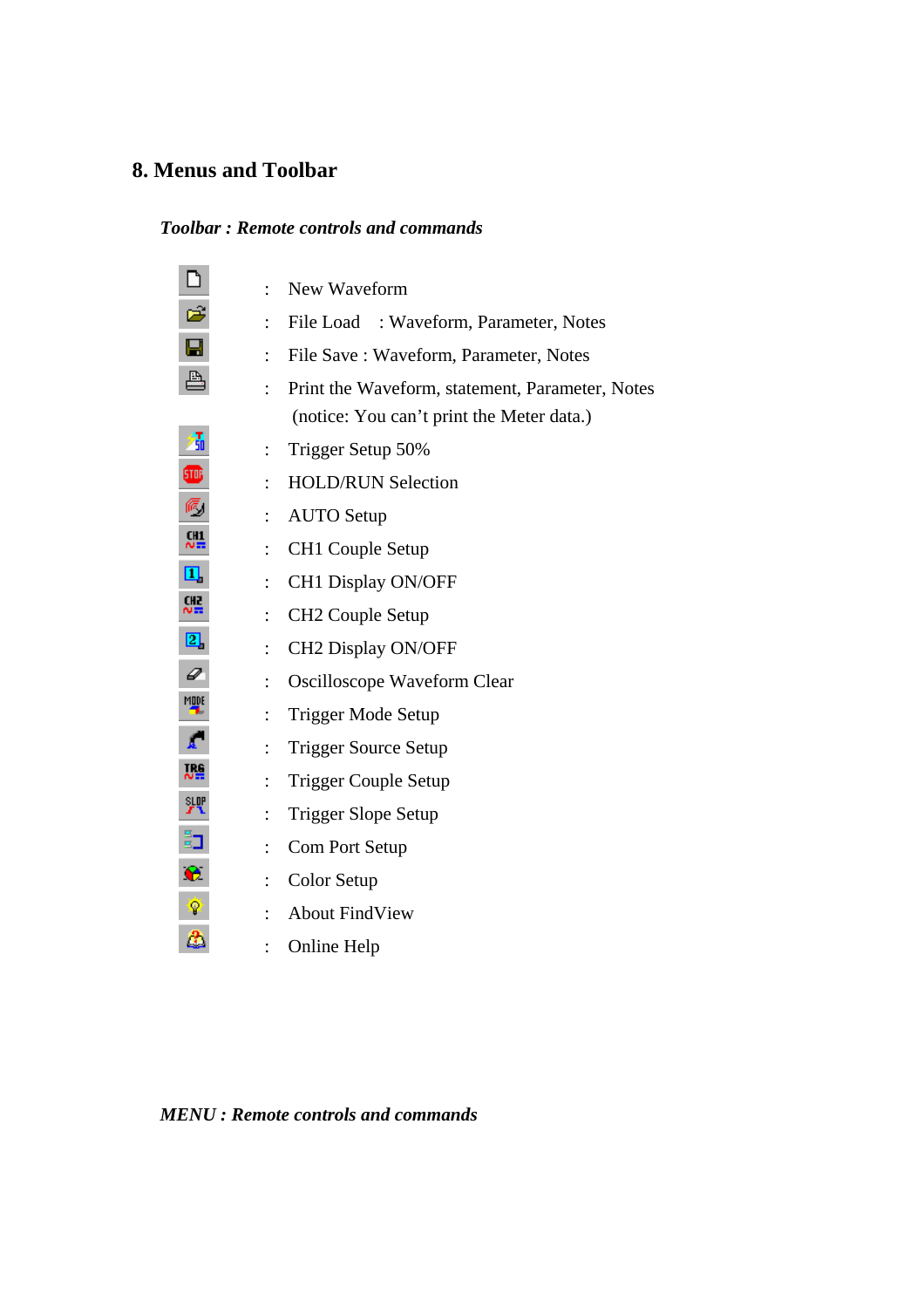| <b>File</b>          |                  |
|----------------------|------------------|
| New                  | Ctrl+N           |
| $\Omega$ pen<br>Save | Ctrl+0<br>Ctrl+S |
| Print<br>Print Setup | Ctrl+P           |
| Exit                 | Ctrl+X           |

## *File*

| <b>New</b> | : Creates a new control window.                        |
|------------|--------------------------------------------------------|
| Open       | : Opens an existing Waveform, Parameter and Notes.     |
| Save       | : Saves an opened Waveform Parameter and Notes.        |
| Print      | : Print the Waveform, Statement, Parameter, Notes.     |
|            | Notice : You can not print Meter data.                 |
|            | Print Setup : Selects a printer and printer connection |
| Exit       | : Exits FindView                                       |

| <u>S</u> cope |   |
|---------------|---|
| Menu          | ▶ |
| CH 1          | ▶ |
| CH 2          | ь |
| Trigger       | ▶ |

|                 | <i>Scope</i> : Remote control menu                                   |
|-----------------|----------------------------------------------------------------------|
| Menu            | : Controls main menu of the oscilloscope (remote controls)           |
| CH <sub>1</sub> | : Controls the oscilloscope CH1 mode(remote controls)                |
| CH <sub>2</sub> | : Controls the oscilloscope CH2 mode(remote controls)                |
|                 | Trigger: Controls Trigger mode of the oscilloscope (remote controls) |
|                 |                                                                      |

*Time* : Controls time base of the oscilloscope (remote controls)

| Meter    |              |
|----------|--------------|
| OFF      |              |
| MAX      |              |
| MIN      |              |
|          | Peak to Peak |
| Relative |              |

*Meter* : Meter Remote control menu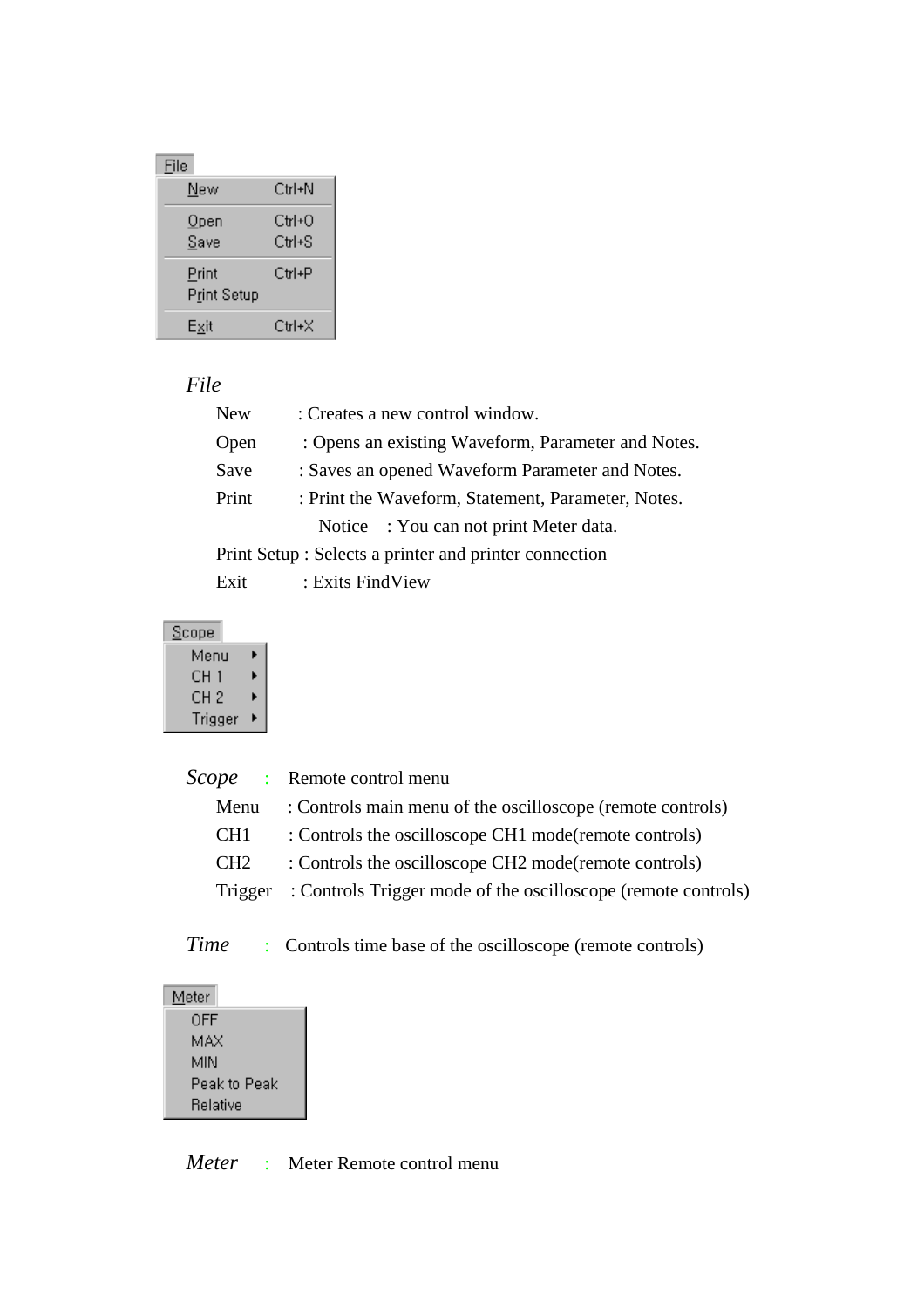| <b>OFF</b> | : Measurement parameters OFF at the Meter Mode               |
|------------|--------------------------------------------------------------|
| <b>MAX</b> | : MAX Measurement parameters ON at the Meter Mode            |
| <b>MIN</b> | : MIN Measurement parameters ON at the Meter Mode            |
|            | Peak to Peak : Peak to Peak Measurement parameters ON at the |
|            | Meter Mode                                                   |
| Relative   | : Relative value Display at the Meter Mode                   |

Windows

|   | Cascade<br><b>Tile</b> |
|---|------------------------|
| v | -1 FindView - 1        |

## *Windows*

| Cascade | : Arranges windows in overlapped fashion                   |
|---------|------------------------------------------------------------|
| Tile    | : Arranges windows in non-overlapped fashion               |
|         | $\leq$ Document List $\geq$ : List of currently open files |

#### $Config$

Comm, Port Setting Ctrl+C Color Setting

## *Config*

 Comm Port Setting : Activates the COMM. setup dialogbox Color Setting : Activates the color setup dialogbox

| About          |           |
|----------------|-----------|
| About FindView |           |
| Help           | $C$ trl+H |

 *About* : FindView Online Help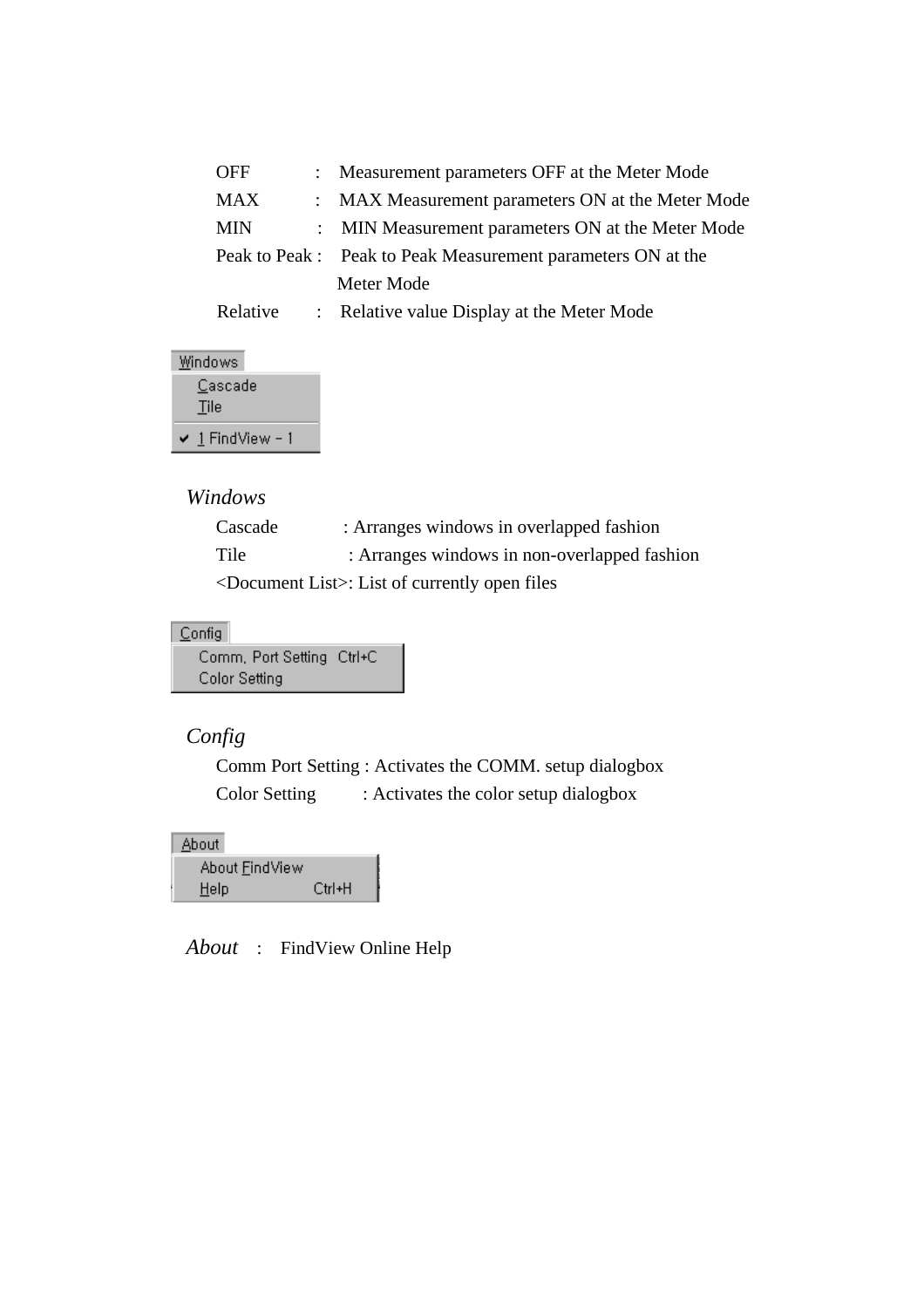# **9. Waveform and Cursor Color Setting**

 If you want to reset the color about all Objects at Scope Window Sheet, use this Dialog Box.

| Color Setting        |   |
|----------------------|---|
| <b>Color Setting</b> |   |
| Ch1 Color            | c |
| Ch2 Color            | Ć |
| Merge Color          | Č |
| Cursor Color         | Ć |
| Recall Color         | Č |
| <b>Grid Color</b>    | Č |
| GoNoGo               | Ć |
| Default<br>Close     |   |

#### *Buttons*

| C button              | : Open Color Dialogbox  |
|-----------------------|-------------------------|
| <b>Default Button</b> | : Default color Setting |
| Close                 | : Color Dialogbox close |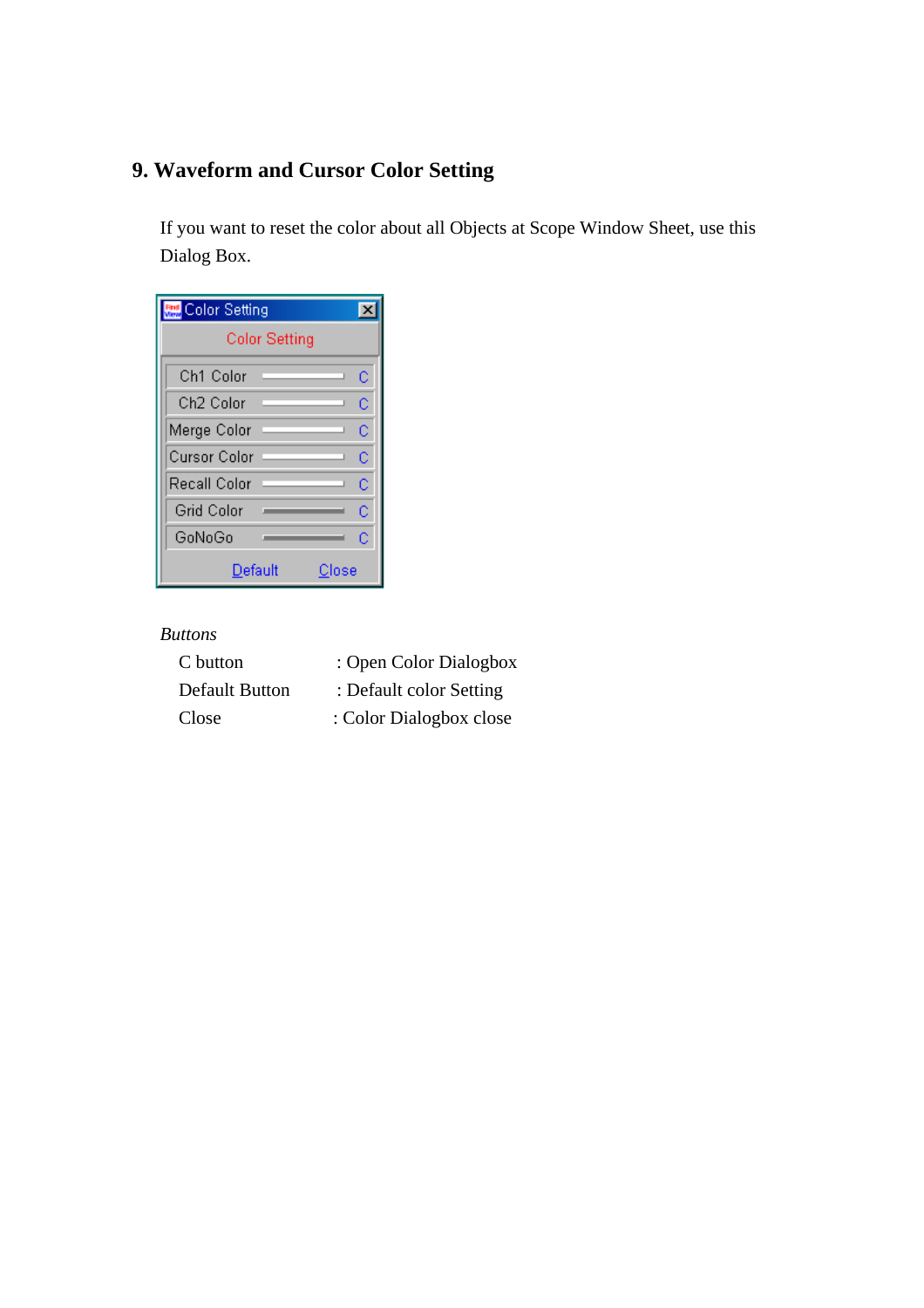## **10. Waveform Display and Save Menu Box**

 Move the mouse cursor to waveform display window and click the right mouse button. This menu appears.

FindView Data Save Waveform Capture

CH1 Waveform ON/OFF CH2 Waveform ON/OFF Arith Waveform ON/OFF Recall Waveform ON/OFF Go-Nogo Range ON/OFF

#### **FindView Data Save**

It saves the current waveform and state, parameter information, Notes data.

#### **Waveform Capture**

It saves the current waveform and position information to the bit-map file.

#### **CH1 Waveform ON/OFF**

It turns on and off the CH1 Waveform.

### **CH2 Waveform ON/OFF**

It turns on and off the CH2 Waveform.

#### **ARITH Waveform ON/OFF**

It turns on and off the ARITH Waveform.

#### **RECALL Waveform ON/OFF**

It turns on and off the RECALL Waveform.

#### **Go NoGo Range ON/OFF**

It turns on and off the Range setting of the Go- NoGo.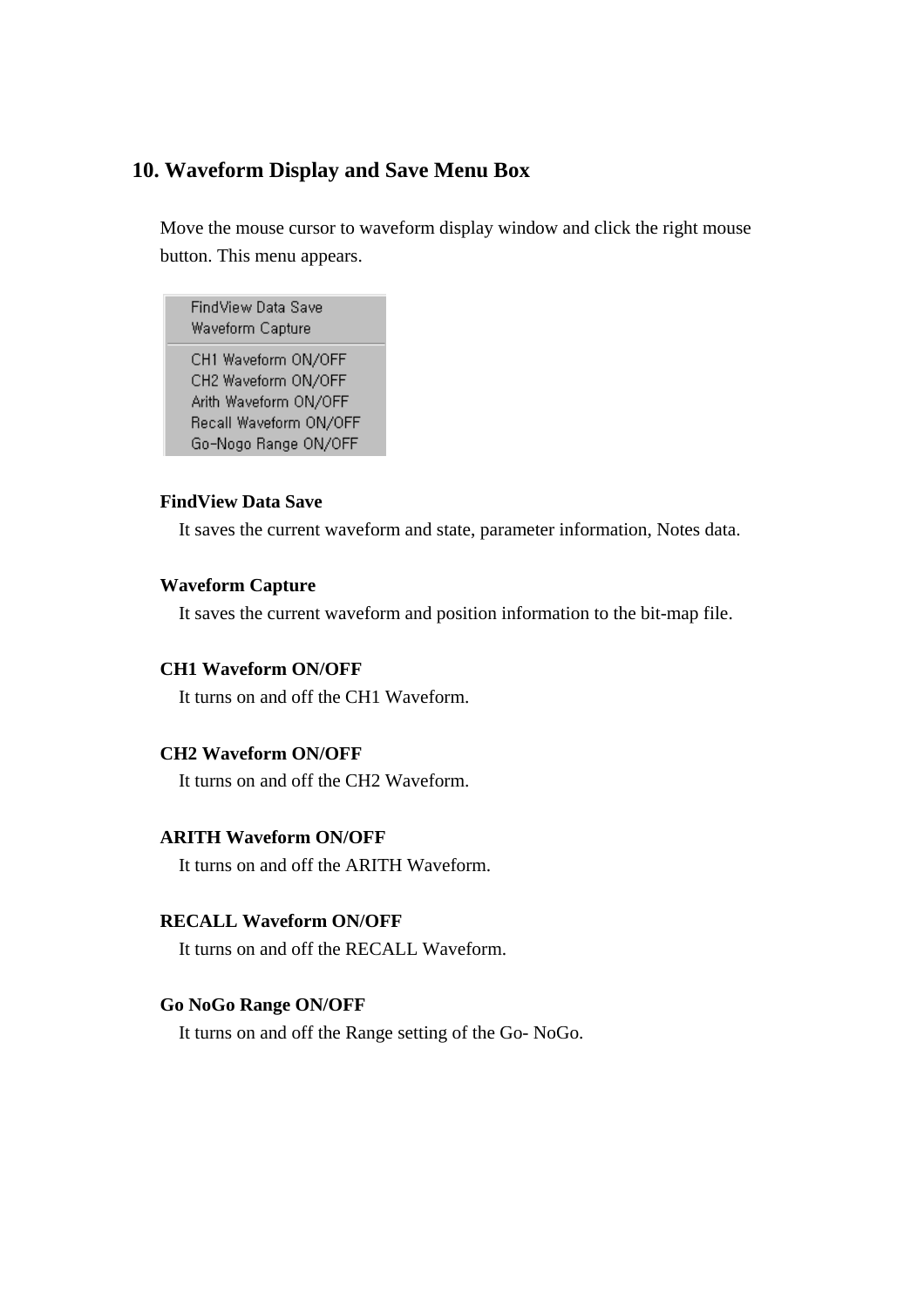# **11. Print Data Setup**

When you print the data that you want to, click this dialog box.

| Print Data Setup,     |                               |
|-----------------------|-------------------------------|
|                       | $\boxed{\text{Print}}$ Cancel |
| <b>Scope Data</b>     | M                             |
| <b>FindView Notes</b> |                               |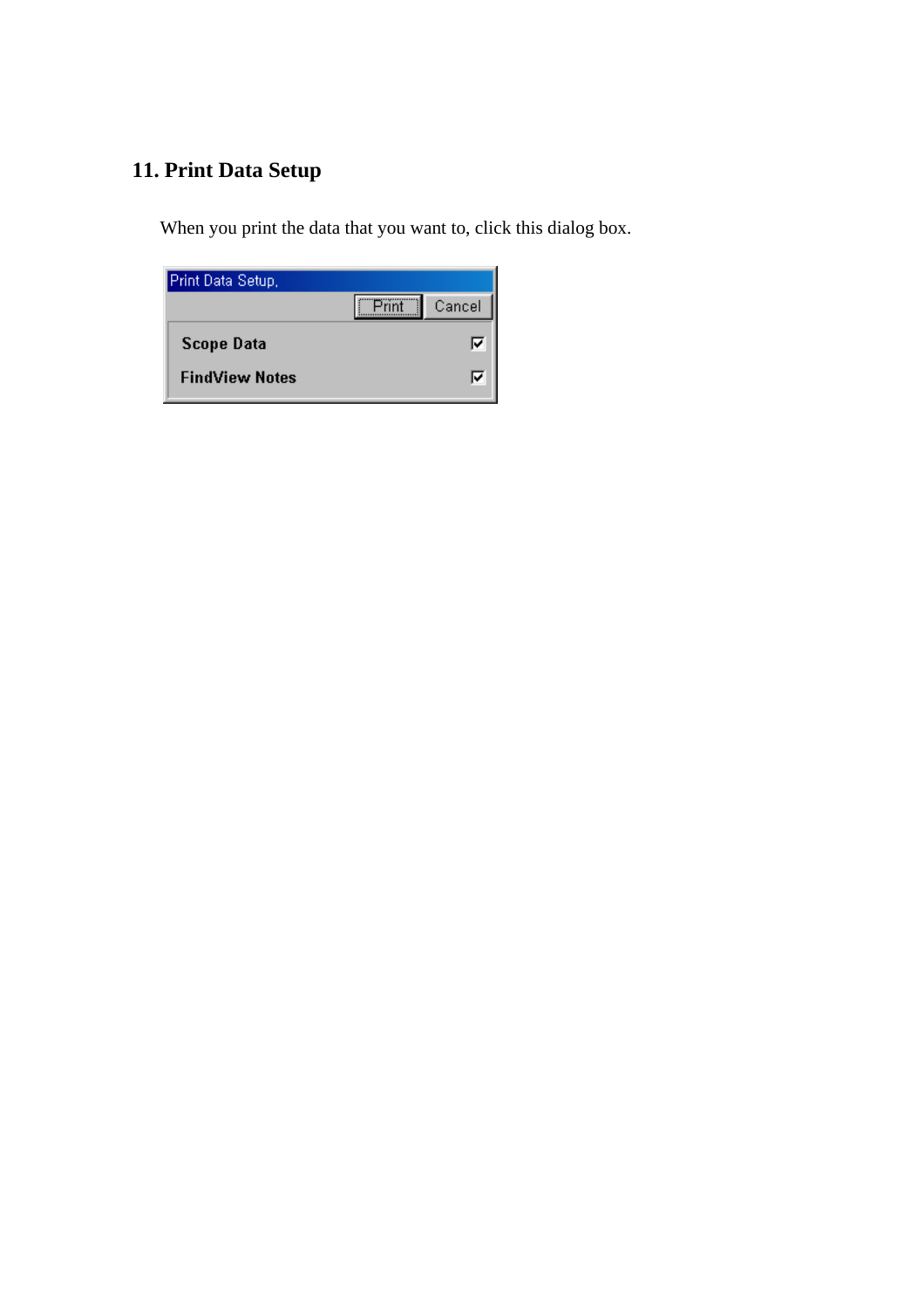## **12. The File Format of the FindView**

#### **Waveform Screen Capture**

Extension: BMP

 Content : You can save the current waveform Screen to the file with BMP extension.

 Method : Click the right mouse button at the Wave Display Window Select [Waveform Capture].

#### **Waveform Screen and Setting State, Waveform Parameter**

Extension : FND

 Content : You can save the Waveform Screen, the Setting State and the parameter in relation to the Waveform to the file with FND extension.

 Method : Click the right mouse button at the Wave Display Window. Select [FindView Data Save] or [File Save] Icon of the Toolbar.

#### **Document File**

Extension : TXT

Content : You can save the content of the Notes screen.

 Method : When the file with FND extension is saved, the same filename with TXT extension is automatically saved.

#### **Data Log File**

Extension : TXT

 Content : You can save the measured data value to the previous appointed file when the Data Log function is executed.

Method : Execute the Data Log function.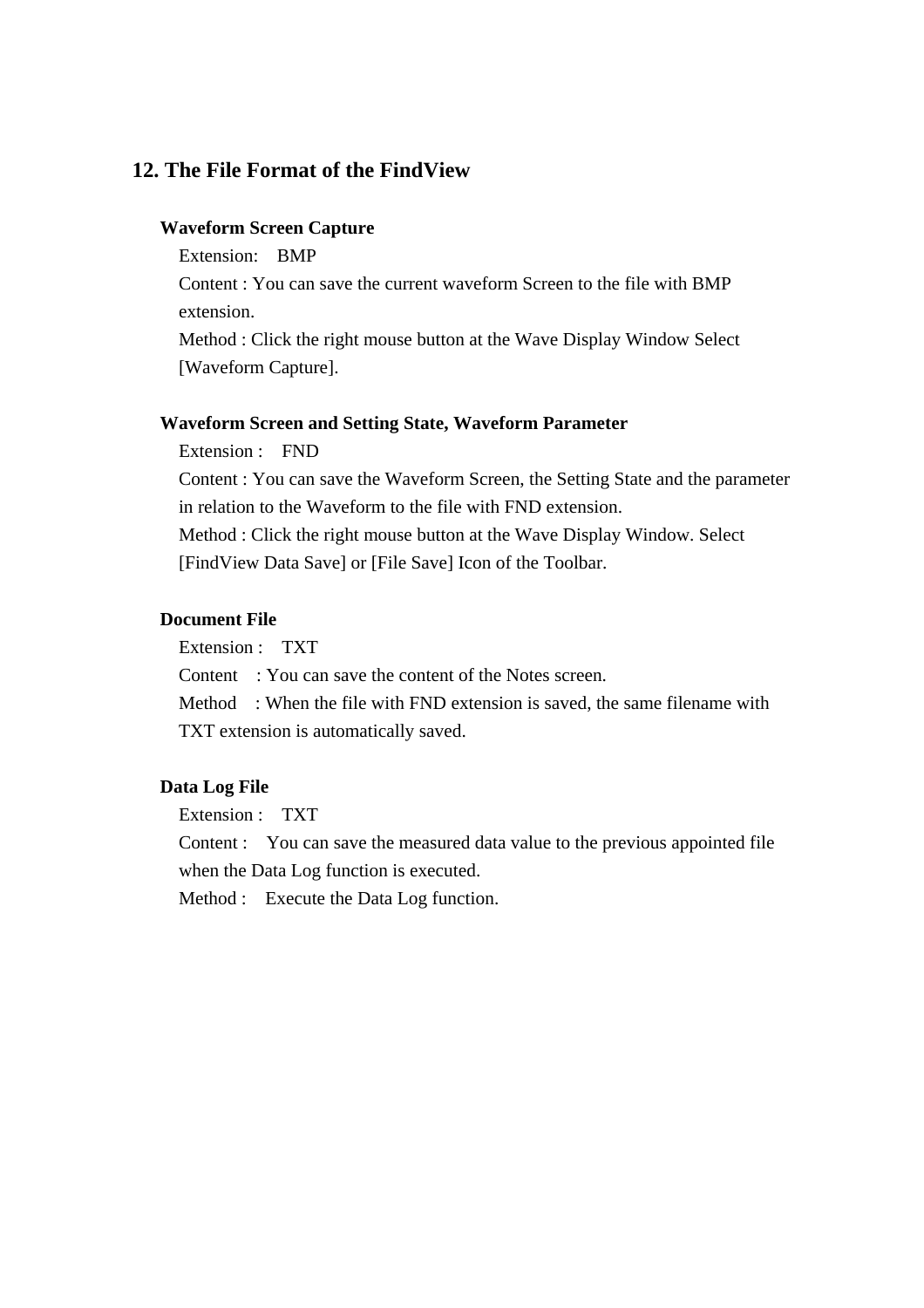## **13. Communication Protocol**

## **1. FindView Transmission Protocol**

 *[0x02][ID][Data Byte Number][Data Frame][Check Sum][0x03]* 

| : Command (ID Table Reference)<br>[ID]<br>[Data Byte Number]<br>: The Byte Number of the Data Frame<br>[Data Frame]<br>: Data<br>[Check Sum]<br>[Data Frame]<br>[0x03]<br>$\cdot$ FTY | [0x02] | :STX                                  |
|---------------------------------------------------------------------------------------------------------------------------------------------------------------------------------------|--------|---------------------------------------|
|                                                                                                                                                                                       |        |                                       |
|                                                                                                                                                                                       |        |                                       |
|                                                                                                                                                                                       |        |                                       |
|                                                                                                                                                                                       |        | : The WORD Check Sum Between [ID] and |
|                                                                                                                                                                                       |        |                                       |
|                                                                                                                                                                                       |        |                                       |

## **2. FindView Reception Protocol**

 *[0x02][ID][Data Byte Number][Data Frame][Check Sum][0x03]* 

| [0x02]             | :STX                                  |
|--------------------|---------------------------------------|
| [ID]               | : Command (ID Table Reference)        |
| [Data Byte Number] | : The Byte Number of the Data Frame   |
| [Data Frame]       | : Data                                |
| [Check Sum]        | : The WORD Check Sum Between [ID] and |
|                    | [Data Frame]                          |
| [0x03]             | $\cdot$ FTX                           |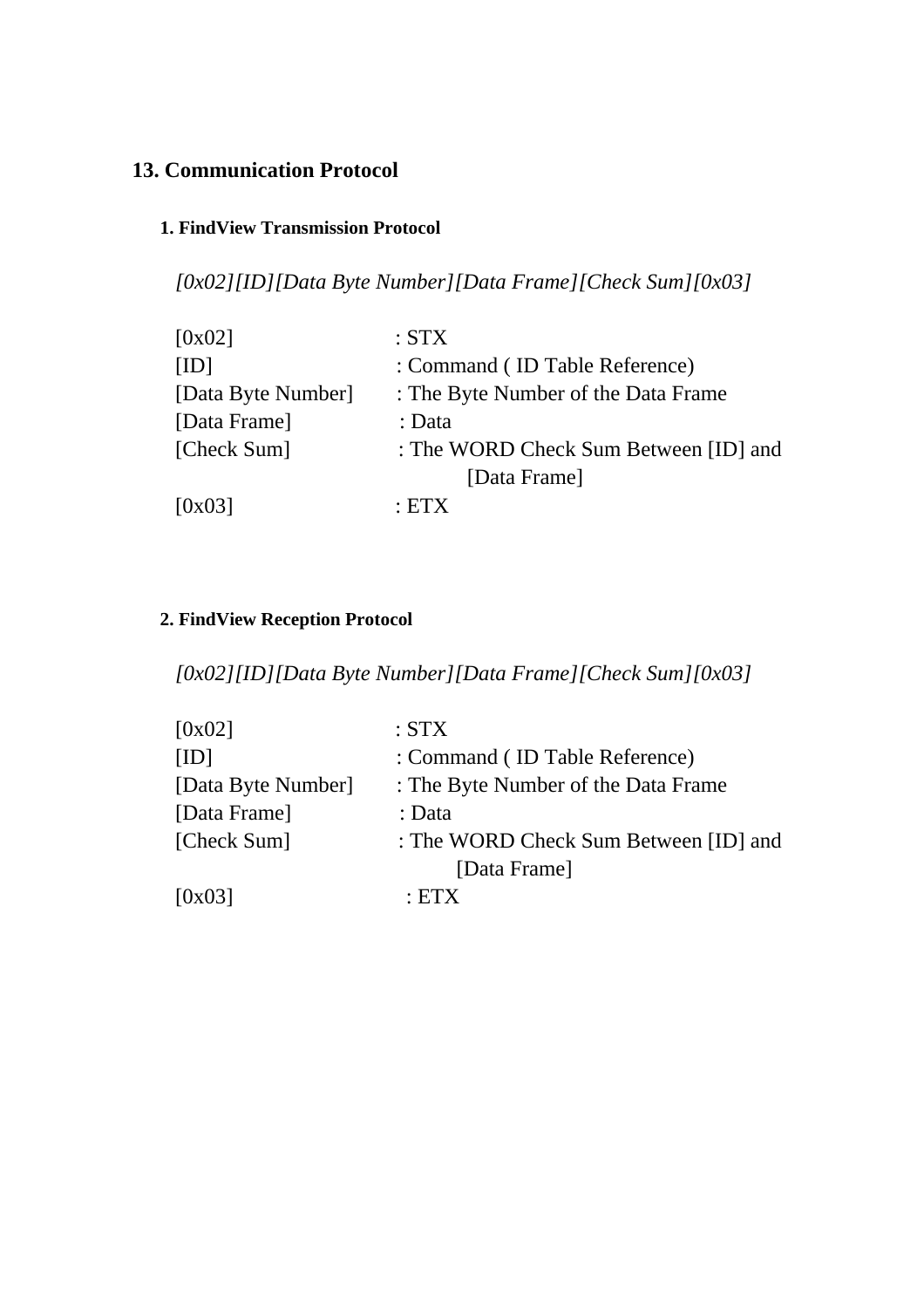# **14. Notice at the System setting**

- 1. You must execute FindView Software after you turned on this unit
- 2. According to the following rules, use the serial communication cable.

The PIN Connection of the Communication Cable